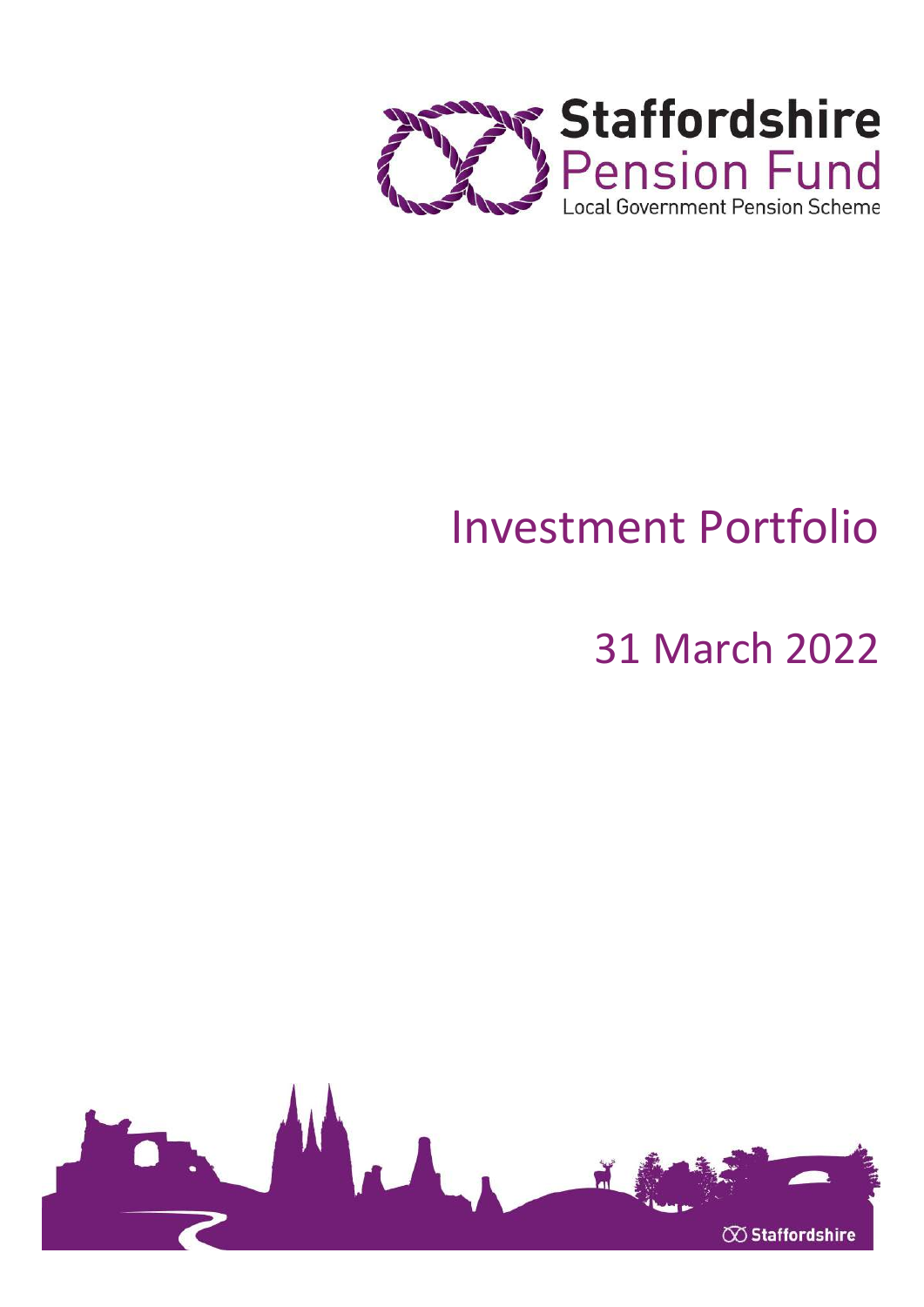## INDEX

| <u>Fund</u>                                                                                                                                                                                                                                                                                                                                                                                           | <b>Page Number</b> |
|-------------------------------------------------------------------------------------------------------------------------------------------------------------------------------------------------------------------------------------------------------------------------------------------------------------------------------------------------------------------------------------------------------|--------------------|
| Impax Asset Management (Global Sustainable Equity)                                                                                                                                                                                                                                                                                                                                                    | 1                  |
| JP Morgan Asset Management, Longview Partners (Global Active Equity)                                                                                                                                                                                                                                                                                                                                  | 2                  |
| <b>Staffordshire Pension Fund (Private Equity)</b>                                                                                                                                                                                                                                                                                                                                                    | 6                  |
| Staffordshire Pension Fund (Private Debt)                                                                                                                                                                                                                                                                                                                                                             | 7                  |
| Legal & General Investment Management (Passive Global Equity)<br>Legal & General Investment Management (Passive UK Index Linked Gilts)<br><b>LGPS Central (Active Global Equity Pooled)</b><br><b>LGPS Central (Factor Based Equities)</b><br>LGPS Central (Active Global Corporate Bonds Pooled)<br>Staffordshire Pension Fund (Funds of Hedge Funds)<br>Staffordshire Pension Fund (Infrastructure) | 8                  |
| <b>Colliers International (Property)</b>                                                                                                                                                                                                                                                                                                                                                              | 9                  |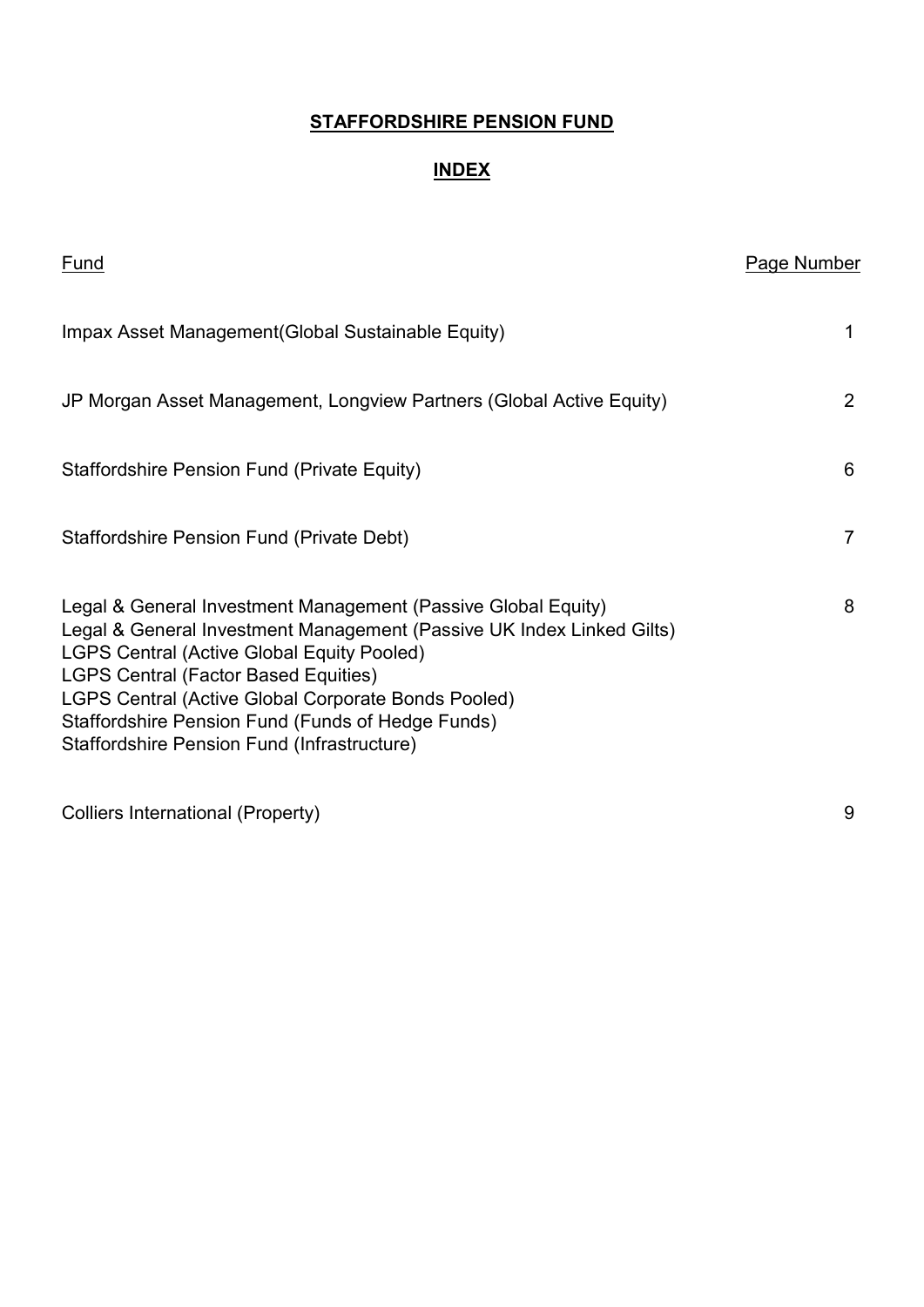## PORTFOLIO ANALYSIS AS AT 31 MARCH 2022

|                                   |                                      | <b>PREVIOUS QUARTER</b><br><b>MARKET VALUE</b> | <b>CURRENT QUARTER</b><br><b>BOOK COST</b> | <b>CURRENT QUARTER</b><br><b>MARKET VALUE</b> |
|-----------------------------------|--------------------------------------|------------------------------------------------|--------------------------------------------|-----------------------------------------------|
|                                   |                                      | £                                              | £                                          | £                                             |
| <b>GLOBAL SUSTAINABLE</b>         | <b>Equities</b>                      | 287,449,807.61                                 | 250,438,764.96                             | 265,534,141.31                                |
|                                   | Cash                                 | 4,354,388.23                                   | 3,442,221.25                               | 3,442,221.25                                  |
| <b>GLOBAL ACTIVE</b>              | <b>Equities</b>                      | 1,787,107,561.66                               | 1,211,003,806.93                           | 1,767,374,417.72                              |
|                                   | Cash                                 | 14,215,734.20                                  | 11,920,470.50                              | 11,920,470.50                                 |
| <b>GLOBAL PASSIVE</b>             | <b>Equities</b>                      | 2,278,744,896.20                               | 1,519,924,573.89                           | 2,235,679,659.39                              |
| <b>FACTOR BASED</b>               | <b>Equities</b>                      | 249,528,804.64                                 | 218,608,485.74                             | 245,827,803.00                                |
| <b>REGULATORY CAPITAL (SHARE)</b> |                                      | 1,315,000.00                                   | 1,315,000.00                               | 1,315,000.00                                  |
| <b>PRIVATE EQUITY</b>             |                                      | 332,346,506.56                                 | 121, 159, 314. 42                          | 337,120,909.00                                |
| <b>PRIVATE DEBT</b>               |                                      | 315,299,012.97                                 | 302,931,044.77                             | 313,462,064.83                                |
| <b>PROPERTY</b>                   |                                      | 541,012,245.00                                 | 481,027,194.00                             | 546,997,019.00                                |
| <b>ALTERNATIVES</b>               | <b>Hedge Funds</b>                   | 3,728,116.81                                   | 0.00                                       | 2,510,003.26                                  |
|                                   | Infrastructure                       | 18,034,482.94                                  | 19,702,519.51                              | 18,192,316.04                                 |
| <b>BONDS</b>                      | <b>Global Corporate Bonds</b>        | 431,379,744.81                                 | 420,120,515.93                             | 401,257,103.88                                |
|                                   | <b>Passive UK Index Linked Gilts</b> | 456,812,178.43                                 | 257,768,964.69                             | 427,488,856.84                                |
| <b>CASH</b>                       | <b>Central Cash Fund</b>             | 224,802,694.64                                 | 247,199,093.15                             | 247,199,093.15                                |
|                                   | <b>Regulatory Capital (Loan)</b>     | 685,000.00                                     | 685,000.00                                 | 685,000.00                                    |
|                                   | <b>Private Equity</b>                | 18,356,753.64                                  | 4,480,699.94                               | 4,480,699.94                                  |
|                                   | <b>Private Debt</b>                  | 2,002,341.00                                   | 0.00                                       | 0.00                                          |
|                                   | Infrastructure                       | (1,006.60)                                     | (304.74)                                   | (304.74)                                      |
| <b>TRANSITION</b>                 | <b>Equities</b>                      | 0.58                                           | 0.00                                       | 0.60                                          |
|                                   | Cash                                 | 0.00                                           | 0.00                                       | 0.00                                          |
| <b>TOTAL INVESTMENTS</b>          |                                      | 6,702,758,358.21                               | 4,807,442,406.08                           | 6,562,759,294.87                              |
| <b>TOTAL CASH</b>                 |                                      | 264,415,905.11                                 | 264,284,958.85                             | 267,727,180.10                                |
|                                   |                                      |                                                |                                            |                                               |
| <b>TOTAL</b>                      |                                      | 6,967,174,263.32                               | 5,071,727,364.93                           | 6,830,486,474.97                              |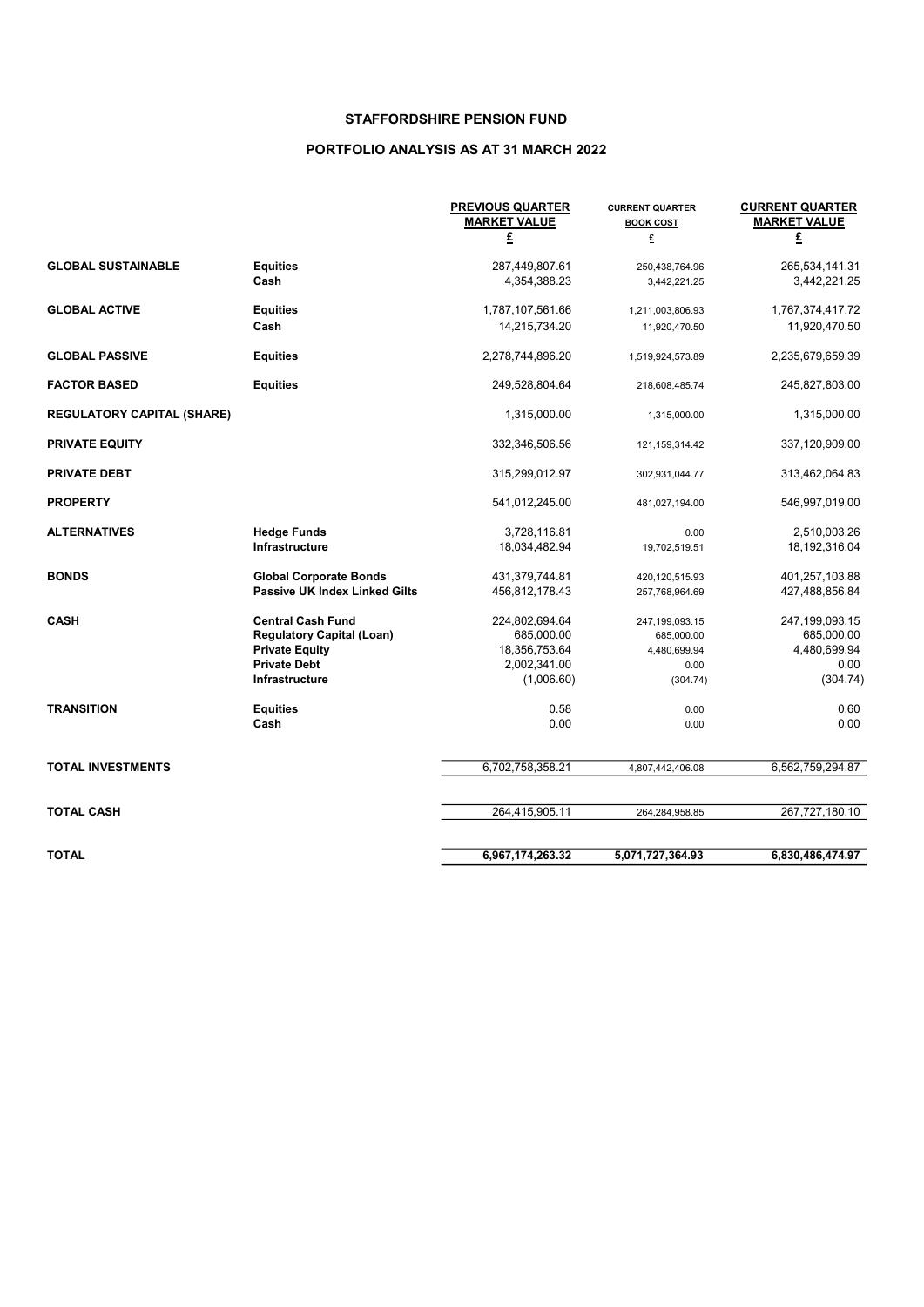| <b>STAFFORDSHIRE PENSION FUND</b> |
|-----------------------------------|
| --------------------              |

| PORTFOLIO VALUATION |  |
|---------------------|--|
|                     |  |

| <b>Funds - Impax Asset Management</b>                               | <b>Currency - Sterling</b> |                                |                             |                             | 31-03-2022<br><b>Report Date -</b> |                              |
|---------------------------------------------------------------------|----------------------------|--------------------------------|-----------------------------|-----------------------------|------------------------------------|------------------------------|
|                                                                     | Holding                    | Cost<br>£                      | Average<br><b>Cost</b><br>£ | <b>Market</b><br>Price<br>£ | <b>Market</b><br><b>Value</b><br>£ | Unrealised<br>Gain/Loss<br>£ |
| <b>EUROPE</b>                                                       |                            |                                |                             |                             |                                    |                              |
| Denmark<br>VESTAS WIND SYSTEM DKK0.20                               | 111,802                    | 2,696,841.31                   | 24.12                       | 22.69                       | 2,537,124.73                       | (159, 716.58)                |
| <b>France</b><br>SCHNEIDER ELECTRIC EUR4.00                         | 68,550                     | 9,434,831.03                   | 137.63                      | 128.58                      | 8,814,468.67                       | (620, 362.36)                |
| <b>Germany</b><br>EVOTEC SE NPV                                     | 230,676                    | 6,848,419.70                   | 29.69                       | 23.15                       | 5,341,228.46                       | (1,507,191.24)               |
| HANNOVER RUECK SE ORD NPV(REGD)                                     | 38,059                     | 5,040,422.76                   | 132.44                      | 130.44                      | 4,964,233.33                       | (76, 189.43)                 |
|                                                                     |                            | 11,888,842.46                  |                             |                             | 10,305,461.79                      | (1,583,380.67)               |
| <b>Netherlands</b><br>ASML HOLDING NV EUR0.09                       | 10,789                     | 4,810,755.44                   | 445.89                      | 515.49                      | 5,561,593.05                       | 750,837.61                   |
| KONINKLIJKE DSM NV EUR1.50<br><b>WOLTERS KLUWER EUR0.12</b>         | 59,137<br>67,767           | 7,742,668.55<br>4,521,008.28   | 130.93<br>66.71             | 137.32<br>81.62             | 8,120,837.76<br>5,530,872.42       | 378,169.21<br>1,009,864.14   |
|                                                                     |                            | 17,074,432.27                  |                             |                             | 19,213,303.23                      | 2,138,870.96                 |
| Portugal<br><b>JERONIMO MARTINS EUR1</b>                            | 300,937                    | 3,754,755.92                   | 12.48                       | 18.36                       | 5,526,160.48                       | 1,771,404.56                 |
| Switzerland                                                         |                            |                                |                             |                             |                                    |                              |
| ALCON INC<br>LONZA GROUP AG CHF1 (REGD)                             | 90,773<br>9,958            | 5,398,885.04<br>4,601,859.76   | 59.48<br>462.13             | 60.83<br>554.78             | 5,521,384.07<br>5,524,518.23       | 122,499.03<br>922,658.47     |
|                                                                     |                            | 10,000,744.80                  |                             |                             | 11,045,902.30                      | 1,045,157.50                 |
| <b>TOTAL EUROPE</b>                                                 |                            | 54,850,447.79                  |                             |                             | 57,442,421.20                      | 2,591,973.41                 |
| <u>Japan</u><br><b>KDDI CORP NPV</b>                                | 259,500                    | 5.796.894.59                   | 22.34                       | 25.06                       | 6,503,396.72                       | 706,502.13                   |
| <b>KEYENCE CORP NPV</b><br><b>KUBOTA CORP NPV</b>                   | 14,900<br>456,800          | 5, 153, 778.84<br>7,599,889.69 | 345.89<br>16.64             | 358.24<br>14.41             | 5,337,797.88<br>6,582,947.60       | 184,019.04<br>(1,016,942.09) |
| TOTAL JAPAN                                                         |                            | 18,550,563.12                  |                             |                             | 18,424,142.20                      | (126, 420.92)                |
| <b>ASIA PACIFIC (Ex Japan)</b>                                      |                            |                                |                             |                             |                                    |                              |
| <b>Hong Kong</b><br>AIA GROUP LTD NPV                               | 1,408,600                  | 11,883,958.42                  | 8.44                        | 8.00                        | 11,263,375.00                      | (620, 583.42)                |
| <b>TOTAL ASIA PACIFIC (Ex Japan)</b>                                |                            | 11,883,958.42                  |                             |                             | 11,263,375.00                      | (620, 583.42)                |
| <b>North America</b>                                                |                            |                                |                             |                             |                                    |                              |
| <b>United States</b>                                                |                            |                                |                             |                             |                                    |                              |
| ANALOG DEVICES INC COM<br>APPLIED MATERIALS INC COM                 | 64,097<br>51,570           | 7,179,332.29<br>5,054,099.03   | 112.01<br>98.00             | 125.45<br>100.10            | 8,041,272.67<br>5, 162, 287. 23    | 861,940.38<br>108,188.20     |
| APTIV PLC COM USD<br>BECTON DICKINSON & CO COM                      | 77,322<br>26,072           | 7,430,382.81<br>4,764,406.76   | 96.10<br>182.74             | 90.92<br>202.03             | 7,030,126.39<br>5,267,270.32       | (400, 256.42)<br>502,863.56  |
| CADENCE DESIGN SYS INC COM                                          | 43,468                     | 4,358,927.56                   | 100.28                      | 124.91                      | 5,429,496.63                       | 1,070,569.07                 |
| <b>CINTAS CORP COM</b>                                              | 23,145                     | 7,768,538.27                   | 335.65                      | 323.09                      | 7,477,804.13                       | (290, 734.14)                |
| COOPER COS INC COM NEW COM NEW<br>DANAHER CORP COM                  | 13,453<br>23,689           | 4,266,118.05<br>4,106,941.82   | 317.11<br>173.37            | 317.16<br>222.79            | 4,266,766.30<br>5,277,555.80       | 648.25<br>1,170,613.98       |
| EQUINIX INC COM PAR \$0.001                                         | 12,438                     | 6,524,706.19                   | 524.58                      | 563.26                      | 7,005,862.50                       | 481,156.31                   |
| IQVIA HLDGS INC COM USD0.01                                         | 51,492                     | 8,066,282.27                   | 156.65                      | 175.60                      | 9,042,239.33                       | 975.957.06                   |
| LHC GROUP INC COM<br>LINDE PLC COM USD0.001                         | 23,289<br>42,053           | 2,692,828.98<br>8,649,490.49   | 115.63<br>205.68            | 128.05<br>242.61            | 2,982,208.71<br>10,202,399.10      | 289,379.73<br>1,552,908.61   |
| MASTERCARD INC CL A                                                 | 36,943                     | 9,893,136.45                   | 267.79                      | 271.43                      | 10,027,485.16                      | 134,348.71                   |
| MICROSOFT CORP COM                                                  | 45,600                     | 8,427,500.07                   | 184.81                      | 234.16                      | 10,677,807.26                      | 2,250,307.19                 |
| TE CONNECTIVITY LTD<br><b>THERMO FISHER CORP</b>                    | 48,131<br>19,869           | 4,441,180.38<br>6,854,599.81   | 92.27<br>344.99             | 99.48<br>448.60             | 4,788,059.01<br>8,913,244.95       | 346,878.63<br>2,058,645.14   |
| UNITED RENTALS INC COM                                              | 22,447                     | 5,806,635.47                   | 258.68                      | 269.78                      | 6,055,822.17                       | 249,186.70                   |
| VERISK ANALYTICS INC COM USD0.001<br>VERTEX PHARMACEUTICALS INC COM | 34,742<br>27,823           | 4,611,858.76<br>3,866,881.41   | 132.75<br>138.98            | 163.01<br>198.21            | 5,663,369.08<br>5,514,728.86       | 1,051,510.32<br>1,647,847.45 |
| VISA INC COM CL A STK                                               | 31,375                     | 5,049,446.63                   | 160.94                      | 168.44                      | 5,284,649.09                       | 235,202.46                   |
|                                                                     |                            | 119,813,293.50                 |                             |                             | 134,110,454.69                     | 14,297,161.19                |
| TOTAL NORTH AMERICA                                                 |                            | 119,813,293.50                 |                             |                             | 134,110,454.69                     | 14,297,161.19                |
| <b>EMERGING MARKETS</b>                                             |                            |                                |                             |                             |                                    |                              |
| India<br>ADR HDFC BK LTD ADR REPSTG 3 SHS                           | 189,392                    | 9,362,756.58                   | 49.44                       | 46.58                       | 8,821,942.41                       | (540, 814.17)                |
| Taiwan<br>ADR TAIWAN SEMICONDUCTOR MANUFACTURING SPON ADS           | 113,204                    | 9,362,751.33                   | 82.71                       | 79.19                       | 8,964,150.04                       | (398, 601.29)                |
| <b>TOTAL EMERGING MARKETS</b>                                       |                            | 18,725,507.91                  |                             |                             | 17,786,092.45                      | (939, 415.46)                |
| <b>UNITED KINGDOM</b><br>ASHTEAD GROUP ORD GBP0.10                  | 96,558                     | 4,448,070.52                   | 46.07                       | 48.33                       | 4,666,648.14                       | 218,577.62                   |
| CRODA INTL ORD GBP0.10609756                                        | 71,191                     | 4,784,035.20                   | 67.20                       | 78.80                       | 5,609,850.80                       | 825,815.60                   |
| HISCOX ORD GBP0.065 (DI)                                            | 417,309                    | 3,465,790.70                   | 8.31                        | 9.84                        | 4,104,651.32                       | 638,860.62                   |
| LEGAL & GENERAL GP ORD GBP0.025<br>PRUDENTIAL GBP0.05               | 1,598,344<br>246,809       | 4,306,230.12<br>3,679,527.86   | 2.69<br>14.91               | 2.72<br>11.34               | 4,347,495.68<br>2,798,814.06       | 41,265.56<br>(880, 713.80)   |
| UNILEVER PLC ORD GBP 0.031111                                       | 143,932                    | 5,931,339.82                   | 41.21                       | 34.60                       | 4,980,195.77                       | (951, 144.05)                |
| TOTAL UNITED KINGDOM                                                |                            | 26,614,994.22                  |                             |                             | 26,507,655.77                      | (107, 338.45)                |
| <b>Total Investments</b>                                            |                            | 250,438,764.96                 |                             |                             | 265,534,141.31                     | 15,095,376.35                |
| <b>Cash Balance</b>                                                 |                            | 3,442,221.25                   |                             |                             | 3,442,221.25                       |                              |
| <b>Total Value of Portfolio</b>                                     |                            | 253,880,986.21                 |                             |                             | 268,976,362.56                     |                              |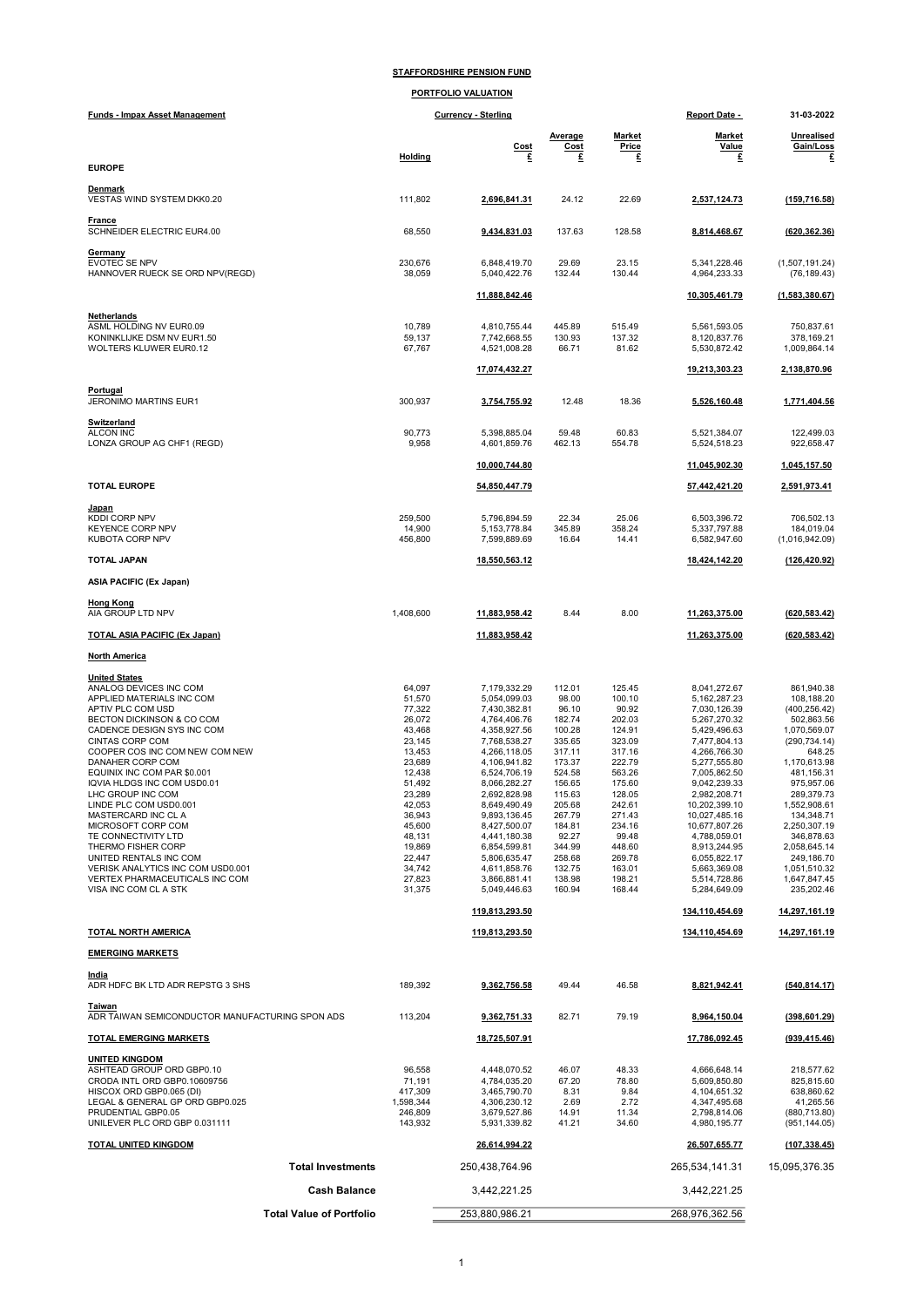| Funds - JP Morgan Asset Management,<br>Longview Partners (Global Equity) | <b>Currency - Sterling</b> |                              |                             |                             | <b>Report Date -</b>         |                              |  |
|--------------------------------------------------------------------------|----------------------------|------------------------------|-----------------------------|-----------------------------|------------------------------|------------------------------|--|
|                                                                          | Holding                    | Cost<br>£                    | <b>Average</b><br>Cost<br>£ | <b>Market</b><br>Price<br>£ | <b>Market</b><br>Value<br>£  | Unrealised<br>Gain/Loss<br>£ |  |
| <b>EUROPE</b>                                                            |                            |                              |                             |                             |                              |                              |  |
| <u>Belgium</u><br>BEKAERT SA NPV                                         | 60,341                     | 1,833,311.39                 | 30.38                       | 29.98                       | 1,809,190.48                 | (24, 120.91)                 |  |
| <u>Denmark</u>                                                           |                            |                              |                             |                             |                              |                              |  |
| CARLSBERG SER'B'DKK20<br><b>ISS A/S DKK1</b>                             | 9,912                      | 1,188,186.89                 | 119.87<br>18.34             | 94.29                       | 934,641.03                   | (253, 545.86)                |  |
| NOVO-NORDISK AS DKK0.2 SERIES'B'                                         | 186,200<br>24,670          | 3,414,460.55<br>1,859,243.58 | 75.36                       | 13.73<br>85.08              | 2,556,417.54<br>2,098,932.33 | (858, 043.01)<br>239,688.75  |  |
|                                                                          |                            |                              |                             |                             |                              |                              |  |
| Finland                                                                  |                            | 6,461,891.02                 |                             |                             | 5,589,990.90                 | (871, 900.12)                |  |
| VALMET OYJ NPV                                                           | 85,410                     | 1,942,083.20                 | 22.74                       | 23.84                       | 2,036,104.14                 | 94,020.94                    |  |
| <b>France</b>                                                            |                            |                              |                             |                             |                              |                              |  |
| <b>BNP PARIBAS EUR2</b>                                                  | 59,944                     | 2,147,224.81                 | 35.82                       | 43.88                       | 2,630,584.29                 | 483,359.48                   |  |
| <b>CAPGEMINI EUR8</b><br>CIE DE ST-GOBAIN EUR4                           | 13,689<br>12,703           | 2,273,366.29<br>618,165.50   | 166.07<br>48.66             | 171.12<br>45.86             | 2,342,528.75<br>582,578.29   | 69,162.46<br>(35, 587.21)    |  |
| LVMH MOET HENNESSY LOUIS VUITTON SE EUR0.30                              | 9,666                      | 5,208,970.37                 | 538.90                      | 548.78                      | 5,304,534.21                 | 95,563.84                    |  |
| SANOFI EUR2                                                              | 159,000                    | 9,704,237.39                 | 61.03                       | 78.18                       | 12,430,081.75                | 2,725,844.36                 |  |
| <b>TOTALENERGIES SE</b>                                                  | 104,288                    | 3,236,485.00                 | 31.03                       | 38.90                       | 4,056,612.21                 | 820, 127.21                  |  |
|                                                                          |                            | 23,188,449.36                |                             |                             | 27,346,919.50                | 4,158,470.14                 |  |
| Germany<br>ALLIANZ SE NPV(REGD)(VINKULIERT)                              | 12,945                     | 2,288,736.60                 | 176.80                      | 183.00                      | 2,368,909.24                 | 80,172.64                    |  |
| DAIMLER TRUCK HLDG NPV                                                   | 14,460                     | 213,437.76                   | 14.76                       | 21.32                       | 308,300.14                   | 94,862.38                    |  |
| DEUTSCHE POST AG NPV(REGD)                                               | 47,060                     | 2,270,703.79                 | 48.25                       | 36.80                       | 1,731,921.73                 | (538, 782.06)                |  |
| MERCEDES-BENZ GROUP AG                                                   | 28,921                     | 1,100,872.21                 | 38.06                       | 53.92                       | 1,559,517.42                 | 458,645.21                   |  |
| <b>RWE AG NPV</b>                                                        | 101,290                    | 3,149,080.57                 | 31.09                       | 33.41                       | 3,383,619.86                 | 234.539.29                   |  |
| SIEMENS AG NPV(REGD)                                                     | 27,676                     | 3,010,943.97                 | 108.79                      | 106.19                      | 2,938,925.36                 | (72,018.61)                  |  |
|                                                                          |                            | 12,033,774.90                |                             |                             | 12,291,193.75                | 257,418.85                   |  |
| Ireland<br>ACCENTURE PLC SHS CL A NEW                                    | 21,581                     | 5,572,097.29                 | 258.19                      | 256.13                      | 5,527,482.69                 | (44, 614.60)                 |  |
| Italy                                                                    |                            |                              |                             |                             |                              |                              |  |
| AZIMUT HLDG S.P.A NPV                                                    | 69,513                     | 1,526,485.38                 | 21.96                       | 17.86                       | 1,241,234.13                 | (285, 251.25)                |  |
| CNH INDUSTRIAL NV COM EUR0.01                                            | 234,752                    | 2,674,393.54                 | 11.39                       | 12.16                       | 2,855,677.43                 | 181,283.89                   |  |
| INTERNATIONAL GAME TECHNOLOGY COMMON STOCK                               | 77,627                     | 1,562,461.15                 | 20.13                       | 18.74                       | 1,455,082.38                 | (107, 378.77)                |  |
| INTESA SANPAOLO NPV                                                      | 661,284                    | 1,100,107.07                 | 1.66                        | 1.76                        | 1,164,312.87                 | 64,205.80                    |  |
| STELLANTIS N.V COM EUR0.01                                               | 181,336                    | 1,296,138.63                 | 7.15                        | 12.51                       | 2,267,645.88                 | 971,507.25                   |  |
|                                                                          |                            | 8,159,585.77                 |                             |                             | 8,983,952.69                 | 824,366.92                   |  |
| Netherlands<br>ASML HOLDING NV EUR0.09                                   | 11,985                     | 4,643,700.82                 | 387.46                      | 515.49                      | 6,178,115.92                 | 1,534,415.10                 |  |
| HEINEKEN NV EUR1.60                                                      | 159,000                    | 12,298,264.30                | 77.35                       | 73.17                       | 11,633,298.86                | (664, 965.44)                |  |
| ING GROEP N.V. EUR0.01                                                   | 231,517                    | 1,609,687.54                 | 6.95                        | 8.04                        | 1,860,789.51                 | 251,101.97                   |  |
| KON AHOLD DELHAIZE EUR0.01                                               | 214,337                    | 4,637,336.23                 | 21.64                       | 24.60                       | 5,273,538.51                 | 636,202.28                   |  |
| <b>WOLTERS KLUWER EUR0.12</b>                                            | 114,692                    | 8,043,080.61                 | 70.13                       | 81.62                       | 9,360,703.88                 | 1,317,623.27                 |  |
|                                                                          |                            | 31,232,069.50                |                             |                             | 34,306,446.68                | 3,074,377.18                 |  |
| Norway<br>EQUINOR ASA NOK2.50                                            | 133,225                    | 2,618,595.44                 | 19.66                       | 28.77                       | 3,832,617.83                 | 1,214,022.39                 |  |
| <u>Spain</u>                                                             |                            |                              |                             |                             |                              |                              |  |
| <b>IBERDROLA SA EUR0.75</b>                                              | 324,109                    | 3,261,144.09                 | 10.06                       | 8.38                        | 2,717,008.16                 | (544, 135.93)                |  |
| <b>Sweden</b>                                                            |                            |                              |                             |                             |                              |                              |  |
| <b>BOLIDEN AB NPV</b>                                                    | 16,928                     | 654,892.69                   | 38.69                       | 38.96                       | 659.577.83                   | 4,685.14                     |  |
| NORDEA BANK ABP NPV                                                      | 140,662                    | 1,302,229.57                 | 9.26                        | 7.93                        | 1,115,401.65                 | (186, 827.92)                |  |
| Switzerland                                                              |                            | 1,957,122.26                 |                             |                             | 1,774,979.48                 | (182, 142.78)                |  |
| JULIUS BAER GRUPPE CHF0.02 (REGD)                                        | 26,770                     | 1,271,564.51                 | 47.50                       | 44.47                       | 1,190,418.70                 | (81, 145.81)                 |  |
| KUEHNE&NAGEL INTL CHF1 (REGD)                                            | 10,474                     | 2,201,949.91                 | 210.23                      | 217.14                      | 2,274,349.47                 | 72,399.56                    |  |
| NESTLE SA CHF0.10(REGD)                                                  | 66,384                     | 5,764,948.51                 | 86.84                       | 99.20                       | 6,585,544.16                 | 820,595.65                   |  |
| ROCHE HLDGS AG GENUSSCHEINE NPV                                          | 23,353                     | 5,793,410.89                 | 248.08                      | 302.44                      | 7,062,869.57                 | 1,269,458.68                 |  |
| UBS GROUP AG CHF0.10 (REGD)                                              | 148,621                    | 1,406,724.26                 | 9.47                        | 14.98                       | 2,225,670.83                 | 818,946.57                   |  |
| ZEHNDER GROUP CHF0.05 (REGD) 'A'                                         | 6,495                      | 446,337.95                   | 68.72                       | 66.19                       | 429,909.76                   | (16, 428.19)                 |  |
| ZURICH INSURANCE GROUP AG CHF0.10                                        | 9,342                      | 2,661,993.18                 | 284.95                      | 377.01                      | 3,522,003.14                 | 860,009.96                   |  |
|                                                                          |                            | 19,546,929.21                |                             |                             | 23,290,765.63                | 3,743,836.42                 |  |
| <b>TOTAL EUROPE</b>                                                      |                            | 117,807,053.43               |                             |                             | 129,506,651.93               | 17,271,695.79                |  |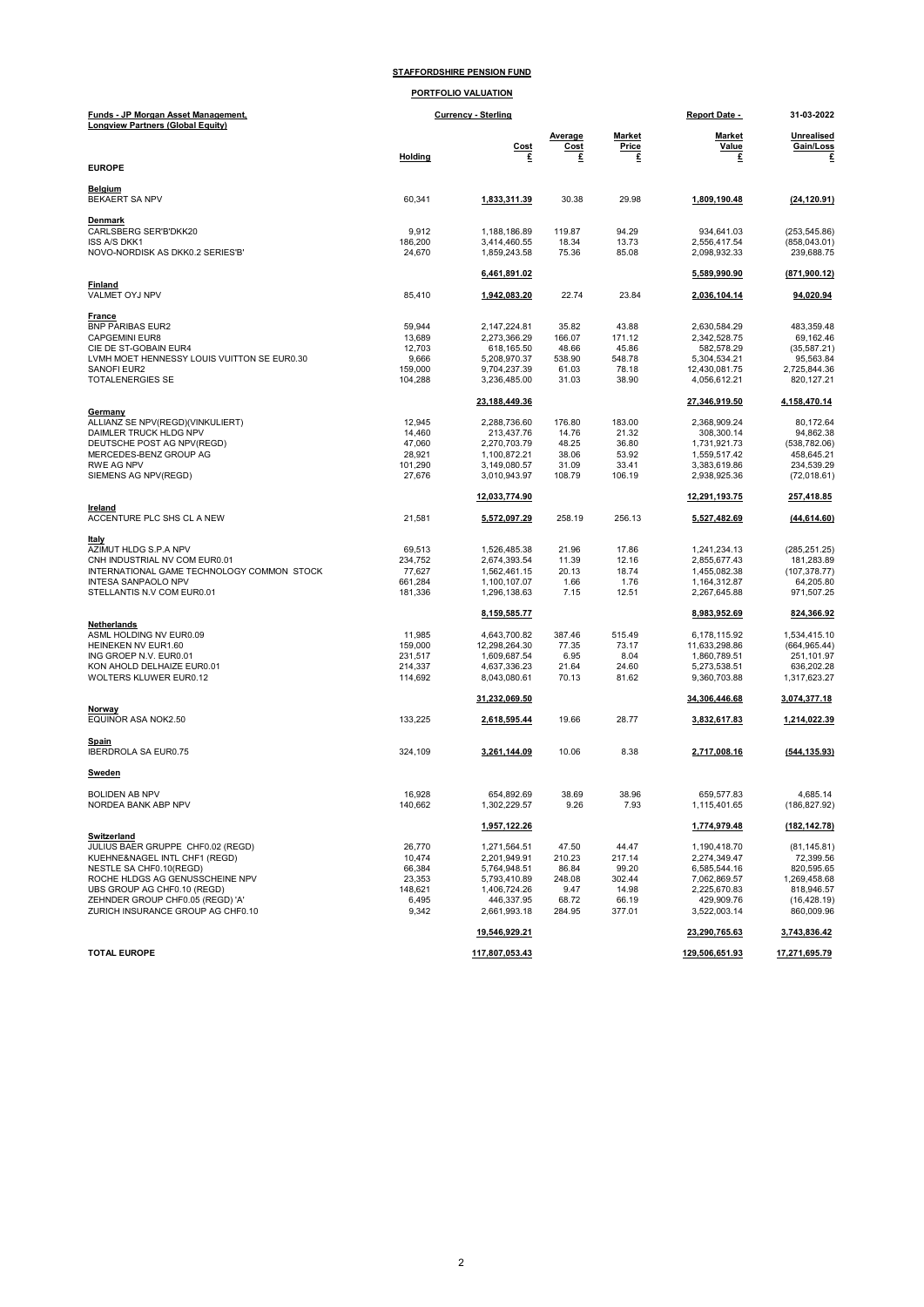| <b>Funds - JP Morgan Asset Management,</b>                                           | <b>Currency - Sterling</b> |                                 |                             |                             | <b>Report Date -</b><br>31-03-2022 |                                 |  |
|--------------------------------------------------------------------------------------|----------------------------|---------------------------------|-----------------------------|-----------------------------|------------------------------------|---------------------------------|--|
| <b>Longview Partners (Global Equity)</b>                                             | Holding                    | <b>Cost</b><br>£                | Average<br><u>Cost</u><br>£ | <b>Market</b><br>Price<br>£ | <b>Market</b><br>Value<br>£        | Unrealised<br>Gain/Loss<br>£    |  |
| <u>Japan</u><br>BRIDGESTONE CORP NPV                                                 | 82,800                     | 2,680,208.02                    | 32.37                       | 29.77                       | 2,465,216.92                       | (214, 991.10)                   |  |
| DENTSU GROUP INC NPV                                                                 | 43,000                     | 1,267,088.51                    | 29.47                       | 31.41                       | 1,350,742.42                       | 83,653.91                       |  |
| HITACHI TRANSPORT NPV                                                                | 33,100                     | 1,015,826.24                    | 30.69                       | 42.05                       | 1,391,866.66                       | 376,040.42                      |  |
| <b>ITOCHU CORP NPV</b><br>KAMIGUMI CO LTD NPV                                        | 136,500<br>84,100          | 1.874.329.09<br>1,265,476.81    | 13.73<br>15.05              | 25.93<br>13.77              | 3,539,588.40<br>1,157,761.34       | 1,665,259.31<br>(107, 715.47)   |  |
| <b>KDDI CORP NPV</b>                                                                 | 68,000                     | 1,566,246.02                    | 23.03                       | 25.06                       | 1,704,165.61                       | 137,919.59                      |  |
| KINTETSU WORLD EXP NPV<br>NIPPON TELEGRAPH & TELEPHONE CORP NPV                      | 131,400<br>152,000         | 1,482,735.99<br>2,759,941.89    | 11.28<br>18.16              | 19.62<br>22.18              | 2,577,705.37<br>3,371,787.47       | 1,094,969.38<br>611,845.58      |  |
| NOMURA RL EST INC NPV                                                                | 60,100                     | 1,055,167.73                    | 17.56                       | 18.35                       | 1,103,028.92                       | 47,861.19                       |  |
| ORIX CORP NPV                                                                        | 212,800                    | 2,700,831.73                    | 12.69                       | 15.32                       | 3,259,077.51                       | 558,245.78                      |  |
| SBI HLDGS INC NPV<br>SHIMAMURA CO NPV                                                | 30,800<br>20,000           | 612,926.10<br>1,544,598.47      | 19.90<br>77.23              | 19.40<br>68.02              | 597,465.42<br>1,360,378.96         | (15, 460.68)<br>(184, 219.51)   |  |
| SOFTBANK CORP NPV                                                                    | 109,500                    | 1,146,408.80                    | 10.47                       | 8.94                        | 978,459.13                         | (167, 949.67)                   |  |
| SONY GROUP CORPORA NPV<br>SUMITOMO MITSUI FINANCIAL GROUP NPV                        | 44,100<br>70,900           | 3,250,438.23<br>1,703,833.72    | 73.71<br>24.03              | 79.66<br>24.45              | 3,512,912.71<br>1,733,364.95       | 262,474.48<br>29,531.23         |  |
| TOKIO MARINE HOLDINGS INC NPV                                                        | 21,500                     | 946,886.66                      | 44.04                       | 44.60                       | 958,973.30                         | 12,086.64                       |  |
| TSUBAKIMOTO CHAIN NPV                                                                | 62,000                     | 1,391,084.34                    | 22.44                       | 19.12                       | 1,185,231.73                       | (205, 852.61)                   |  |
| <b>TOTAL JAPAN</b><br><b>ASIA PACIFIC (Ex Japan)</b>                                 |                            | 28,264,028.35                   |                             |                             | 32,247,726.82                      | 3,983,698.47                    |  |
| Australia                                                                            |                            |                                 |                             |                             |                                    |                                 |  |
| <b>BHP GROUP LIMITED</b><br><b>ILUKA RESOURCES NPV</b>                               | 52,694<br>149,376          | 1,334,931.97<br>577,815.83      | 25.33<br>3.87               | 29.52<br>6.44               | 1,555,292.82<br>961,867.86         | 220,360.85<br>384,052.03        |  |
| JB HI-FI NPV                                                                         | 88,746                     | 1,715,274.73                    | 19.33                       | 30.92                       | 2,744,409.71                       | 1,029,134.98                    |  |
| <b>METCASH LIMITED NPV</b><br>SOUTH32 LTD NPV                                        | 1.005.876<br>633,523       | 2,220,573.37<br>1,325,361.06    | 2.21<br>2.09                | 2.59<br>2.86                | 2,604,599.45<br>1,813,872.47       | 384,026.08<br>488,511.41        |  |
| <b>Hong Kong</b>                                                                     |                            | <u>7,173,956.96</u>             |                             |                             | 9,680,042.31                       | 2,506,085.35                    |  |
| AIA GROUP LTD NPV                                                                    | 243,200                    | 2,046,711.02                    | 8.42                        | 8.00                        | 1,944,663.35                       | (102, 047.67)                   |  |
| Singapore<br>DBS GROUP HLDGS NPV<br>UTD O/S BANK NPV                                 | 94,300<br>331,600          | 1,597,489.29<br>4.707.688.70    | 16.94<br>14.20              | 20.11<br>17.97              | 1,896,173.08<br>5,958,752.19       | 298,683.79<br>1.251.063.49      |  |
|                                                                                      |                            | 6,305,177.99                    |                             |                             | 7,854,925.27                       | 1,549,747.28                    |  |
| <b>TOTAL ASIA PACIFIC (Ex Japan)</b>                                                 |                            | 15,525,845.97                   |                             |                             | 19,479,630.93                      | 3,953,784.96                    |  |
| <b>North America</b>                                                                 |                            |                                 |                             |                             |                                    |                                 |  |
| Canada<br>BK OF NOVA SCOTIA COM NPV                                                  | 46,842                     | 2,088,500.18                    | 44.59                       | 54.48                       | 2,552,073.72                       | 463.573.54                      |  |
| CANADIAN IMP BANK COM NPV                                                            | 7,313                      | 607,790.13                      | 83.11                       | 92.27                       | 674,798.41                         | 67,008.28                       |  |
| CANFOR CORP COM NPV                                                                  | 89,613                     | 1,391,013.46                    | 15.52                       | 15.66                       | 1,403,675.28                       | 12,661.82                       |  |
| CI FINANCIAL CORP COMSTK<br>GEORGE WESTON COM NPV                                    | 97,688<br>27,774           | 1,724,344.03<br>2,104,643.75    | 17.65<br>75.78              | 12.08<br>93.61              | 1,179,696.36<br>2,599,967.38       | (544, 647.67)<br>495,323.63     |  |
| HOME CAPITAL GROUP COM                                                               | 27,096                     | 647,543.82                      | 23.90                       | 23.11                       | 626,092.58                         | (21, 451.24)                    |  |
| <b>IMPERIAL OIL COM NPV</b><br>LOBLAWS COS LTD COM NPV                               | 19,284<br>10,940           | 615,572.26<br>659,970.89        | 31.92<br>60.33              | 36.79<br>68.21              | 709,418.11<br>746,246.89           | 93,845.85<br>86.276.00          |  |
| NATL BK OF CANADA COM NPV                                                            | 72,482                     | 2,983,760.30                    | 41.17                       | 58.27                       | 4,223,586.88                       | 1,239,826.58                    |  |
| ROYAL BK OF CANADA COM NPV<br>TFI INTERNATIONAL COM NPV                              | 57,385                     | 3,612,164.08                    | 62.95                       | 83.69                       | 4,802,781.46<br>2,668,810.13       | 1,190,617.38                    |  |
|                                                                                      | 32,963                     | 1,001,484.14<br>17,436,787.04   | 30.38                       | 80.96                       | 22,187,147.20                      | 1,667,325.99<br>4,750,360.16    |  |
| <b>United States</b>                                                                 |                            |                                 |                             |                             |                                    |                                 |  |
| ABBVIE INC COM USD0.01<br>ADOBE SYS INC COM                                          | 72,863<br>11,882           | 4,381,752.39<br>4, 165, 262. 73 | 60.14<br>350.55             | 123.12<br>346.04            | 8,971,116.12<br>4,111,705.03       | 4,589,363.73<br>(53, 557.70)    |  |
| AGILENT TECHNOLOGIES INC COM                                                         | 48,587                     | 4,337,978.66                    | 89.28                       | 100.51                      | 4,883,239.45                       | 545,260.79                      |  |
| AIRBNB INC CL A COM USD0.0001 CL A<br>ALLSCRIPTS HEALTHCARE SOLUTIONS INC            | 13,057<br>148,360          | 1,088,538.90<br>1,860,254.56    | 83.37<br>12.54              | 130.45<br>17.10             | 1,703,315.35<br>2,537,551.32       | 614,776.45<br>677,296.76        |  |
| ALPHABET INC CAP STK USD0.001 CL C                                                   | 10,224                     | 6,426,550.35                    | 628.57                      | 2,121.28                    | 21,688,017.01                      | 15,261,466.66                   |  |
| ALPHABET INC CAPITAL STOCK USD0.001 CL A<br>AMAZON COM INC COM                       | 6,658<br>7,288             | 6,700,001.07<br>9,770,089.85    | 1,006.31<br>1,340.57        | 2,112.44<br>2,475.94        | 14,064,654.16<br>18,044,669.27     | 7,364,653.09<br>8,274,579.42    |  |
| AMERICAN EXPRESS CO                                                                  | 102,255                    | 7,922,085.67                    | 77.47                       | 142.03                      | 14,522,981.47                      | 6,600,895.80                    |  |
| AMGEN INC COM                                                                        | 7,377                      | 959,643.53                      | 130.09                      | 183.66                      | 1,354,882.47                       | 395,238.94                      |  |
| ANTHEM INC COM<br>AON PLC                                                            | 11,944<br>67,300           | 3,262,737.54<br>2,646,401.30    | 273.17<br>39.32             | 373.08<br>247.32            | 4,456,105.45<br>16,644,436.51      | 1,193,367.91<br>13,998,035.21   |  |
| APPLE INC COM STK                                                                    | 213,268                    | 6,635,031.09                    | 31.11                       | 132.62                      | 28,282,932.18                      | 21,647,901.09                   |  |
| ARROW ELECTR INC COM<br>BANK NEW YORK MELLON CORP COM STK                            | 44,170<br>332,500          | 1,472,803.50<br>8,390,908.90    | 33.34<br>25.24              | 90.10<br>37.69              | 3,979,711.16<br>12,533,303.27      | 2,506,907.66<br>4, 142, 394. 37 |  |
| <b>BANK OF AMERICA CORP</b>                                                          | 234,640                    | 3,700,803.61                    | 15.77                       | 31.31                       | 7,345,809.49                       | 3,645,005.88                    |  |
| BATH & BODY WORKS INC COM USD0.5 WI                                                  | 22,579                     | 1,021,258.87                    | 45.23                       | 36.30                       | 819,713.76                         | (201, 545.11)                   |  |
| BECTON DICKINSON & CO COM<br>BERRY GLOBAL GROUP INC COM USD0.01                      | 69,402<br>90,195           | 12,658,948.10<br>4,156,980.75   | 182.40<br>46.09             | 202.03<br>44.02             | 14,021,137.43<br>3,970,456.69      | 1,362,189.33<br>(186, 524.06)   |  |
| BIOGEN INC COMMON STOCK                                                              | 14,757                     | 3,265,973.09                    | 221.32                      | 159.95                      | 2,360,402.51                       | (905, 570.58)                   |  |
| BLOCK H & R INC COM<br>BOX INC CL A CL A                                             | 37,033<br>60,722           | 642,386.80<br>1,185,647.30      | 17.35<br>19.53              | 19.78<br>22.07              | 732,418.83<br>1,340,205.21         | 90,032.03<br>154,557.91         |  |
| BRISTOL MYERS SQUIBB CO COM                                                          | 140,389                    | 6,537,929.57                    | 46.57                       | 55.47                       | 7,786,889.37                       | 1,248,959.80                    |  |
| BUILDERS FIRSTSOURCE INC COM STK<br>CAPITAL ONE FINL CORP COM                        | 11,179<br>28,181           | 622,993.87<br>1,852,885.24      | 55.73<br>65.75              | 49.02<br>99.72              | 547,976.00<br>2,810,073.45         | (75, 017.87)<br>957,188.21      |  |
| CDW CORP COM                                                                         | 90,302                     | 12,423,604.55                   | 137.58                      | 135.87                      | 12,269,109.90                      | (154, 494.65)                   |  |
| CF INDS HLDGS INC COM                                                                | 11,297                     | 617,574.50                      | 54.67                       | 78.27                       | 884,265.93                         | 266,691.43                      |  |
| CHARTER COMMUNICATIONS INC NEW CL A CL A<br>CHARTER COMMUNICATIONS INC NEW CL A CL A | 4,152<br>25,102            | 1,692,244.06<br>5,971,116.29    | 407.57<br>237.87            | 414.32<br>414.32            | 1,720,274.08<br>10,400,366.08      | 28,030.02<br>4,429,249.79       |  |
| CIGNA CORP NEW COM                                                                   | 2,754                      | 456,417.37                      | 165.73                      | 181.98                      | 501,185.50                         | 44,768.13                       |  |
| CITIZENS FINL GROUP INC COM<br>COMMVAULT SYS INC COM STK                             | 87,145<br>16,650           | 2,130,518.12<br>921,431.20      | 24.45<br>55.34              | 34.43<br>50.39              | 3,000,252.57<br>839,044.10         | 869,734.45                      |  |
| CONOCOPHILLIPS COM                                                                   | 35,222                     | 1,062,907.00                    | 30.18                       | 75.95                       | 2,675,122.27                       | (82, 387.10)<br>1,612,215.27    |  |
| <b>CSX CORP COM STK</b>                                                              | 121,479                    | 2,344,778.26                    | 19.30                       | 28.44                       | 3,455,275.29                       | 1,110,497.03                    |  |
| DARDEN RESTAURANTS INC COM                                                           | 28,092                     | 2,847,345.05                    | 101.36                      | 100.98                      | 2,836,616.50                       | (10, 728.55)                    |  |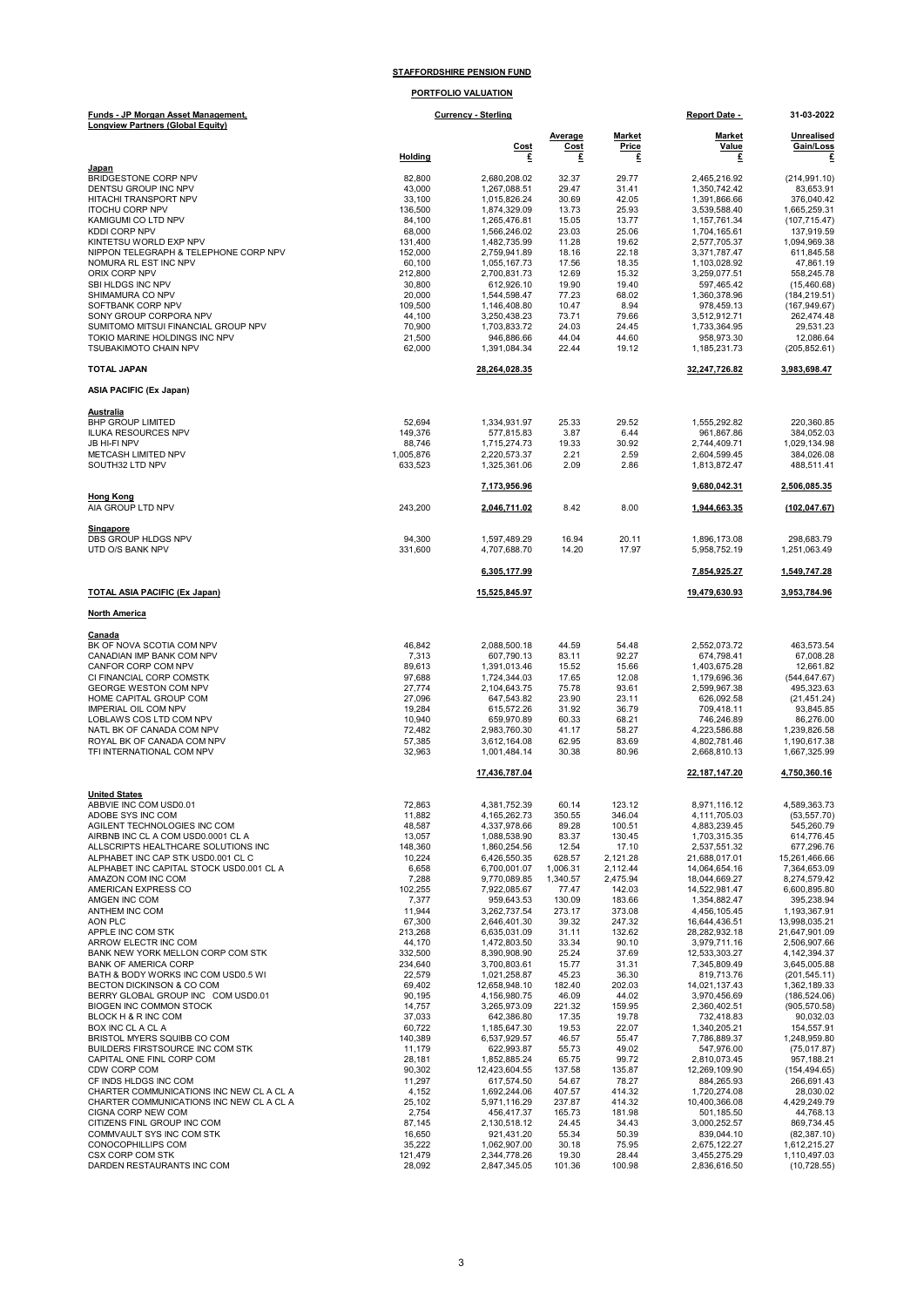| Funds - JP Morgan Asset Management,<br><b>Longview Partners (Global Equity)</b>     |                   | <b>Currency - Sterling</b>    |                  |                        | <b>Report Date -</b>            | 31-03-2022                    |
|-------------------------------------------------------------------------------------|-------------------|-------------------------------|------------------|------------------------|---------------------------------|-------------------------------|
|                                                                                     |                   | Cost                          | Average<br>Cost  | <b>Market</b><br>Price | <b>Market</b><br>Value          | Unrealised<br>Gain/Loss       |
|                                                                                     | Holding           | £                             | £                | £                      | £                               | £                             |
| DEERE & CO COM<br>DELL TECHNOLOGIES INC COM USD0.01 CL C WI COMMON STOCK            | 16,517            | 4,130,929.48                  | 250.10           | 315.54                 | 5,211,827.21                    | 1,080,897.73                  |
| DROPBOX INC CL A CL A                                                               | 61,872<br>133,211 | 2,304,363.33<br>3,113,380.85  | 37.24<br>23.37   | 38.12<br>17.66         | 2,358,527.66<br>2,352,299.79    | 54, 164. 33<br>(761, 081.06)  |
| EATON CORP PLC COM USD0.50                                                          | 40,374            | 3,417,022.41                  | 84.63            | 115.26                 | 4,653,596.46                    | 1,236,574.05                  |
| EBAY INC COM USD0.001                                                               | 63,877            | 1,631,086.08                  | 25.53            | 43.49                  | 2,777,956.74                    | 1,146,870.66                  |
| ELI LILLY & CO COM                                                                  | 36,067            | 5,361,215.69                  | 148.65           | 217.50                 | 7,844,534.24                    | 2,483,318.55                  |
| EOG RESOURCES INC COM                                                               | 63,791            | 2,440,594.23                  | 38.26            | 90.56                  | 5,776,630.35                    | 3,336,036.12                  |
| EXXON MOBIL CORP COM<br>FIDELITY NATL INFORMATION SVCS INC COM STK                  | 70,404<br>109,300 | 3,002,022.20<br>3,970,871.96  | 42.64<br>36.33   | 62.73<br>76.27         | 4,416,257.87<br>8,336,236.03    | 1,414,235.67<br>4,365,364.07  |
| <b>FISERV INC COM</b>                                                               | 145,110           | 9,766,750.66                  | 67.31            | 77.01                  | 11, 175, 447. 45                | 1,408,696.79                  |
| FREEPORT-MCMORAN INC                                                                | 87,961            | 2,305,425.17                  | 26.21            | 37.78                  | 3,322,963.44                    | 1,017,538.27                  |
| FRONTDOOR INC COM                                                                   | 39,527            | 754,343.45                    | 19.08            | 22.67                  | 896,123.39                      | 141,779.94                    |
| FTI CONSULTING INC COM                                                              | 22,378            | 2,190,006.30                  | 97.86            | 119.41                 | 2,672,136.78                    | 482,130.48                    |
| <b>GARTNER INC COM</b><br><b>GRAINGER W W INC COM</b>                               | 2,736<br>37,625   | 666,553.22<br>6,812,983.80    | 243.62<br>181.08 | 225.92<br>391.74       | 618,122.13<br>14,739,374.38     | (48, 431.09)<br>7,926,390.58  |
| HCA HEALTHCARE INC COM                                                              | 75,350            | 2,773,764.65                  | 36.81            | 190.35                 | 14,342,623.75                   | 11,568,859.10                 |
| HENRY SCHEIN INC COMMON STOCK                                                       | 223,809           | 9,194,590.48                  | 41.08            | 66.22                  | 14,820,875.12                   | 5,626,284.64                  |
| <b>HOLOGIC INC COM</b>                                                              | 12,499            | 647,816.65                    | 51.83            | 58.35                  | 729,254.63                      | 81,437.98                     |
| <b>INFOSYS LIMITED ADR</b>                                                          | 321,556           | 2,333,349.25                  | 7.26             | 18.90                  | 6,078,705.98                    | 3,745,356.73                  |
| IQVIA HLDGS INC COM USD0.01<br>IRONWOOD PHARMACEUTICALS INC COM CL A                | 83,541<br>287,358 | 7,123,053.04<br>2,844,551.80  | 85.26<br>9.90    | 175.60<br>9.55         | 14,670,195.68<br>2,745,576.55   | 7,547,142.64<br>(98, 975.25)  |
| JABIL INC COM USD0.001                                                              | 12,575            | 630,717.29                    | 50.16            | 46.88                  | 589,567.99                      | (41, 149.30)                  |
| JOHNSON CTLS INTL PLC COM USD0.01                                                   | 17,895            | 941,890.19                    | 52.63            | 49.80                  | 891,182.21                      | (50, 707.98)                  |
| L3HARRIS TECHNOLOGIES INC COM                                                       | 83,578            | 11,503,795.99                 | 137.64           | 188.71                 | 15,772,319.21                   | 4,268,523.22                  |
| LAB CORP AMER HLDGS COM NEW                                                         | 18,975            | 3,558,597.98                  | 187.54           | 200.25                 | 3,799,755.53                    | 241,157.55                    |
| LAM RESH CORP COM<br>LINDE PLC COM USD0.001                                         | 12,920<br>9,565   | 1,851,551.51<br>2,219,511.21  | 143.31<br>232.05 | 408.32<br>242.61       | 5,275,449.57<br>2,320,546.63    | 3,423,898.06<br>101,035.42    |
| LIVANOVA PLC ORD GBP1.00 (DI)                                                       | 11,010            | 625,389.47                    | 56.80            | 62.15                  | 684,273.14                      | 58.883.67                     |
| LOUISIANA-PACIFIC CORP COM                                                          | 49,055            | 2,300,395.22                  | 46.89            | 47.18                  | 2,314,431.60                    | 14,036.38                     |
| MANPOWERGROUP INC                                                                   | 14,010            | 1,171,542.81                  | 83.62            | 71.33                  | 999,368.93                      | (172, 173.88)                 |
| MARSH & MCLENNAN CO'S INC COM                                                       | 111,320           | 11,325,849.31                 | 101.74           | 129.43                 | 14,408,652.99                   | 3,082,803.68                  |
| MASTERCARD INC CL A<br><b>MCKESSON CORP</b>                                         | 25,452<br>28,639  | 5,083,547.64<br>2,882,155.68  | 199.73<br>100.64 | 271.43<br>232.51       | 6,908,468.51<br>6,658,760.04    | 1,824,920.87<br>3,776,604.36  |
| MEDTRONIC PLC COMMON STOCK STOCK                                                    | 29,438            | 2,605,239.70                  | 88.50            | 84.27                  | 2,480,648.50                    | (124, 591.20)                 |
| MEDTRONIC PLC COMMON STOCK STOCK                                                    | 126,930           | 8,150,793.68                  | 64.21            | 84.27                  | 10,695,995.47                   | 2,545,201.79                  |
| <b>META PLATFORMS INC</b>                                                           | 22,501            | 2,694,900.61                  | 119.77           | 168.88                 | 3,800,039.48                    | 1,105,138.87                  |
| MICROSOFT CORP COM                                                                  | 113,228           | 8,627,184.70                  | 76.19            | 234.16                 | 26,513,744.75                   | 17,886,560.05                 |
| MOODYS CORP COM<br>MORGAN STANLEY COM STK USD0.01                                   | 3,927<br>81,392   | 975,936.73<br>2,595,800.75    | 248.52<br>31.89  | 256.26<br>66.38        | 1,006,348.66<br>5,402,848.33    | 30,411.93<br>2,807,047.58     |
| NEXTERA ENERGY INC COM                                                              | 48,592            | 2,827,524.23                  | 58.19            | 64.34                  | 3,126,288.69                    | 298,764.46                    |
| NIKE INC CL B                                                                       | 32,045            | 3,231,867.12                  | 100.85           | 102.20                 | 3,274,959.08                    | 43,091.96                     |
| NORTONLIFE LOCK INC                                                                 | 137,075           | 2,678,274.29                  | 19.54            | 20.14                  | 2,760,968.16                    | 82,693.87                     |
| NVIDIA CORP COM                                                                     | 45,228            | 5,621,842.80                  | 124.30           | 207.24                 | 9,372,962.55                    | 3,751,119.75                  |
| NXP SEMICONDUCTORS N V COM STK<br>OLD DOMINION FREIGHT LINE INC COM                 | 16,815<br>12,064  | 2,310,262.13<br>1,763,522.31  | 137.39<br>146.18 | 140.57<br>226.85       | 2,363,665.34<br>2,736,699.39    | 53,403.21<br>973,177.08       |
| ORACLE CORP COM                                                                     | 36,926            | 2,036,343.98                  | 55.15            | 62.83                  | 2,320,197.28                    | 283,853.30                    |
| ORACLE CORP COM                                                                     | 200,800           | 5,029,494.21                  | 25.05            | 62.83                  | 12,617,007.36                   | 7,587,513.15                  |
| PALO ALTO NETWORKS INC COM USD0.0001                                                | 14,663            | 3,750,396.16                  | 255.77           | 472.80                 | 6,932,642.26                    | 3,182,246.10                  |
| PENSKE AUTOMOTIVE GROUP INC COM STK                                                 | 23,758            | 1,758,184.05                  | 74.00            | 71.18                  | 1,691,109.70                    | (67,074.35)                   |
| PERFICIENT INC COM STK<br>PFIZER INC COM                                            | 8,429<br>128,716  | 609,872.47<br>5,504,069.13    | 72.35<br>42.76   | 83.61<br>39.32         | 704,779.96<br>5,061,046.45      | 94,907.49<br>(443, 022.68)    |
| PIONEER NAT RES CO COM                                                              | 4,015             | 644,359.15                    | 160.49           | 189.90                 | 762,442.85                      | 118,083.70                    |
| PRESTIGE CONSUMER HEALTHCARE INC COM                                                | 39,316            | 1,575,857.14                  | 40.08            | 40.21                  | 1,580,821.69                    | 4,964.55                      |
| PROCTER & GAMBLE COM NPV                                                            | 53,911            | 4,987,075.13                  | 92.51            | 116.05                 | 6,256,484.39                    | 1,269,409.26                  |
| PROGRESS SOFTWARE CORP COM<br>PROLOGIS INC COM                                      | 19,217<br>40,314  | 627,505.49                    | 32.65<br>101.26  | 35.77<br>122.64        | 687,296.14                      | 59,790.65<br>862,023.50       |
| PULTE GROUP INC                                                                     | 84,446            | 4,082,270.14<br>1,935,594.85  | 22.92            | 31.82                  | 4,944,293.64<br>2,687,340.70    | 751,745.85                    |
| QUALCOMM INC COM                                                                    | 34,664            | 4,318,726.77                  | 124.59           | 116.07                 | 4,023,356.30                    | (295, 370.47)                 |
| RED ROCK RESORTS INC CL A CL A                                                      | 33,424            | 1,196,480.55                  | 35.80            | 36.88                  | 1,232,726.48                    | 36,245.93                     |
| REGENERON PHARMACEUTICALS INC COM                                                   | 1,280             | 633,208.46                    | 494.69           | 530.45                 | 678,978.87                      | 45,770.41                     |
| RYDER SYS INC COM                                                                   | 11,194            | 635,501.81                    | 56.77            | 60.25                  | 674,454.07                      | 38,952.26                     |
| SCIENCE APPLICATIONS INTL CORP NEW COM USD0.0001<br>SEAGATE TECHNOLOGY HOLDINGS PLC | 22,016<br>18,212  | 1,511,029.04<br>1,260,251.90  | 68.63<br>69.20   | 70.00<br>68.28         | 1,541,195.13<br>1,243,503.34    | 30,166.09<br>(16, 748.56)     |
| SEAWORLD ENTMT INC COM                                                              | 23,950            | 1,285,180.33                  | 53.66            | 56.54                  | 1,354,071.21                    | 68,890.88                     |
| SIGNET JEWELERS LTD ORD USD0.18                                                     | 41,241            | 2,599,608.02                  | 63.03            | 55.22                  | 2,277,158.30                    | (322, 449.72)                 |
| <b>SLM CORP COM</b>                                                                 | 170,957           | 2,482,996.76                  | 14.52            | 13.94                  | 2,383,906.34                    | (99,090.42)                   |
| SS&C TECHNOLOGIES HLDGS INC COM                                                     | 41,565            | 1,967,302.91                  | 47.33            | 56.98                  | 2,368,287.75                    | 400,984.84                    |
| STATE STR CORP COM<br>STEEL DYNAMICS INC COM                                        | 213,884<br>49,978 | 12,198,456.92<br>2,368,134.13 | 57.03<br>47.38   | 66.17<br>63.37         | 14, 152, 259.65<br>3,166,873.67 | 1,953,802.73<br>798,739.54    |
| SYNCHRONY FINL COM                                                                  | 18,553            | 461.916.29                    | 24.90            | 26.44                  | 490,509.92                      | 28.593.63                     |
| SYNEOS HEALTH INC COM                                                               | 17,833            | 1,250,322.96                  | 70.11            | 61.48                  | 1,096,404.69                    | (153, 918.27)                 |
| SYSCO CORP COM                                                                      | 209.430           | 10,510,634.84                 | 50.19            | 62.01                  | 12,987,474.42                   | 2,476,839.58                  |
| TARGA RES CORP COM                                                                  | 81,894            | 1,653,973.77                  | 20.20            | 57.32                  | 4,694,140.21                    | 3,040,166.44                  |
| TENET HEALTHCARE CORP COM NEW.<br>TESLA INC COM USD0.001                            | 39,850<br>9,335   | 777,794.89<br>4,433,659.71    | 19.52<br>474.95  | 65.29<br>818.44        | 2,601,682.86<br>7,640,143.73    | 1,823,887.97<br>3,206,484.02  |
| TJX COS INC COM NEW                                                                 | 228,380           | 9,813,143.18                  | 42.97            | 46.01                  | 10,507,924.92                   | 694,781.74                    |
| T-MOBILE US INC COM                                                                 | 56,158            | 5,245,957.91                  | 93.41            | 97.48                  | 5,474,407.59                    | 228,449.68                    |
| TRANE TECHNOLOGIES PLC COM USD1                                                     | 21,218            | 2,864,457.11                  | 135.00           | 115.98                 | 2,460,781.80                    | (403, 675.31)                 |
| TRI POINTE HOMES INC<br>TRONOX HOLDINGS PLC ORD USD0.01                             | 119,822<br>98,634 | 1,781,280.47                  | 14.87<br>15.09   | 15.25                  | 1,827,384.33<br>1,482,525.13    | 46,103.86                     |
| UNITED RENTALS INC COM                                                              | 18,387            | 1,488,193.53<br>1,933,233.13  | 105.14           | 15.03<br>269.78        | 4,960,502.62                    | (5,668.40)<br>3,027,269.49    |
| UNITED THERAPEUTICS CORP DEL COM STK                                                | 16,367            | 2,051,599.00                  | 125.35           | 136.26                 | 2,230,207.91                    | 178,608.91                    |
| UNITEDHEALTH GROUP INC COM                                                          | 15,554            | 3,709,795.65                  | 238.51           | 387.32                 | 6,024,435.33                    | 2,314,639.68                  |
| UNITEDHEALTH GROUP INC COM                                                          | 44,216            | 2,265,448.95                  | 51.24            | 387.32                 | 17, 125, 911.83                 | 14,860,462.88                 |
| US FOODS HLDG CORP COM<br>VERTEX PHARMACEUTICALS INC COM                            | 226,100<br>3,623  | 5,469,905.13<br>619,762.22    | 24.19<br>171.06  | 28.58<br>198.21        | 6,461,962.07<br>718,105.98      | 992,056.94<br>98,343.76       |
| VICTORIAS SECRET & CO COM                                                           | 32,930            | 1,428,046.91                  | 43.37            | 39.01                  | 1,284,536.26                    | (143, 510.65)                 |
| VISA INC COM CL A STK                                                               | 37,673            | 4,079,883.99                  | 108.30           | 168.44                 | 6,345,452.91                    | 2,265,568.92                  |
| VMWARE INC CL A COM CL A COM                                                        | 14,818            | 1,129,550.43                  | 76.23            | 86.48                  | 1,281,529.28                    | 151,978.85                    |
| VOYA FINL INC COM                                                                   | 34,914            | 1,426,185.05                  | 40.85            | 50.39                  | 1,759,422.57                    | 333,237.52                    |
| WELLS FARGO & CO NEW COM STK<br>ZIMMER BIOMET HLDGS INC COM                         | 132,357<br>56,640 | 5,363,689.47<br>5,558,578.54  | 40.52<br>98.14   | 36.81<br>97.14         | 4,871,469.06<br>5,502,035.81    | (492, 220.41)<br>(56, 542.73) |
|                                                                                     |                   |                               |                  |                        |                                 |                               |
|                                                                                     |                   | 441,411,464.32                |                  |                        | 693,963,610.32                  | 252,552,146.00                |
| <b>TOTAL NORTH AMERICA</b>                                                          |                   | 458,848,251.36                |                  |                        | 716,150,757.52                  | 257,302,506.16                |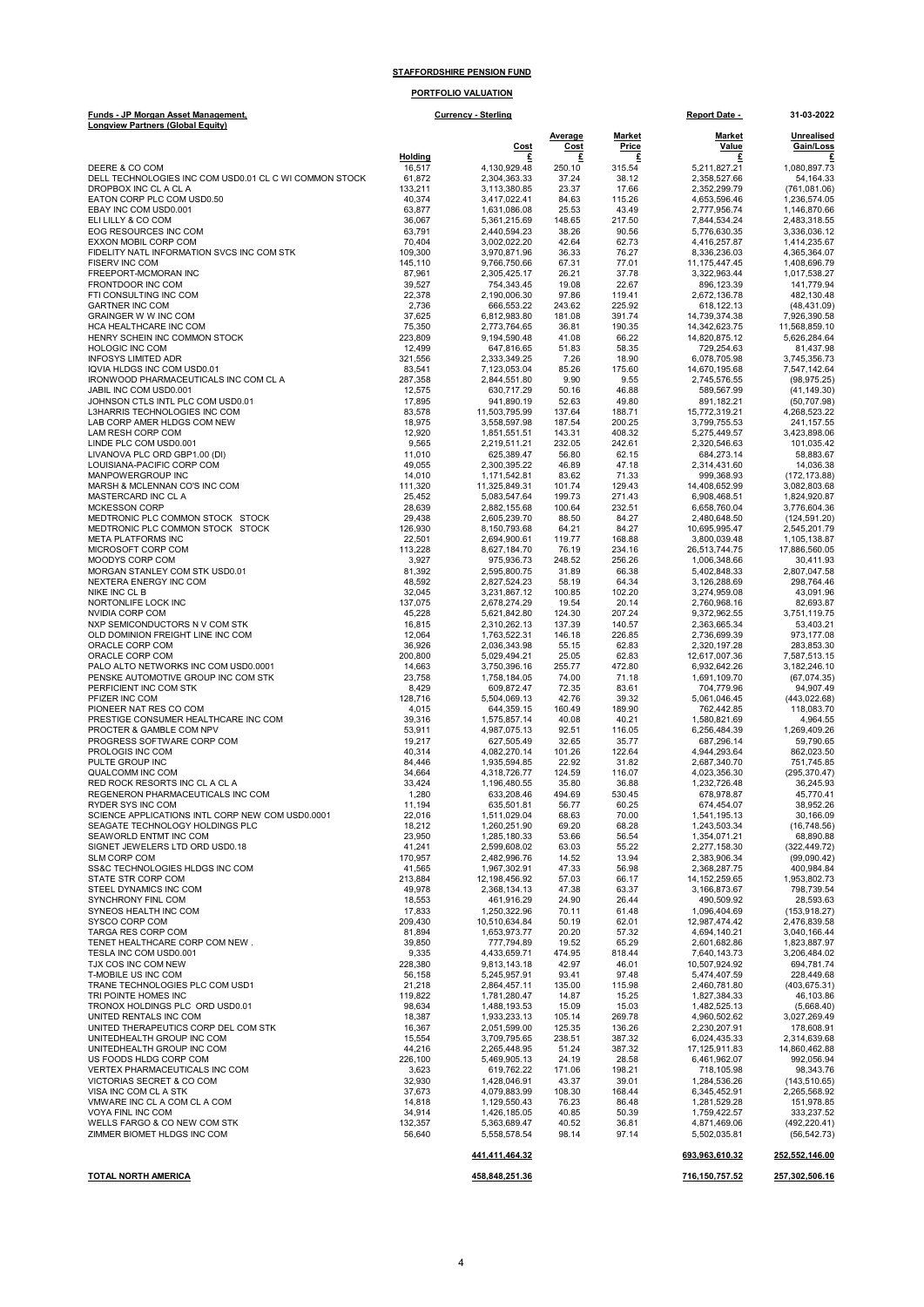| Funds - JP Morgan Asset Management,<br><b>Longview Partners (Global Equity)</b> | <b>Currency - Sterling</b> |                              |                        |                        | Report Date -                |                              |  |
|---------------------------------------------------------------------------------|----------------------------|------------------------------|------------------------|------------------------|------------------------------|------------------------------|--|
|                                                                                 |                            | Cost                         | Average<br><b>Cost</b> | <b>Market</b><br>Price | <b>Market</b><br>Value       | Unrealised<br>Gain/Loss      |  |
| <b>EMERGING MARKETS</b>                                                         | Holding                    | £                            | £                      | £                      | £                            | £                            |  |
| <u>China</u>                                                                    |                            |                              |                        |                        |                              |                              |  |
| CHINA MERCHANTS BK COM STK                                                      | 302,000                    | 1,913,262.98                 | 6.34                   | 5.97                   | 1,802,707.23                 | (110, 555.75)                |  |
| HAIER SMART HOME CO LTD-H                                                       | 410,200                    | 1,248,781.82                 | 3.04                   | 2.47                   | 1,012,450.13                 | (236, 331.69)                |  |
| KUNLUN ENERGY CO COMSTK                                                         | 3,308,000                  | 2,181,640.41                 | 0.66                   | 0.66                   | 2,191,171.67                 | 9,531.26                     |  |
| LENOVO GROUP LIMITED HKD0.025                                                   | 1,226,000                  | 1,237,255.14                 | 1.01                   | 0.83                   | 1,013,025.24                 | (224, 229.90)                |  |
| PICC PROPERTY & CA 'H'CNY1                                                      | 902,000                    | 624,554.18                   | 0.69                   | 0.78                   | 701,570.15                   | 77,015.97                    |  |
| TENCENT HLDGS LIMITED COMMON STOCK                                              | 99,600                     | 1,696,514.79                 | 17.03                  | 36.29                  | 3,614,542.38                 | 1,918,027.59                 |  |
| TINGYI(CAYMAN ISL) USD 0.005                                                    | 2,600,000                  | 3,809,235.34                 | 1.47                   | 1.28                   | 3,328,415.06                 | (480, 820.28)                |  |
| WANT WANT CHINA HO USD0.02                                                      | 4,945,000                  | 3,670,436.83                 | 0.74                   | 0.70                   | 3,472,122.68                 | (198, 314.15)                |  |
|                                                                                 |                            | 16,381,681.49                |                        |                        | 17,136,004.54                | 754,323.05                   |  |
| <u>India</u><br>ADR HDFC BK LTD ADR REPSTG 3 SHS                                | 60,778                     | 996,924.19                   | 16.40                  | 46.58                  | 2,831,059.47                 | 1,834,135.28                 |  |
| <u>Indonesia</u>                                                                |                            |                              |                        |                        |                              |                              |  |
| BK CENTRAL ASIA IDR12.50                                                        | 6,746,000                  | 2,619,698.87                 | 0.39                   | 0.42                   | 2,844,962.82                 | 225,263.95                   |  |
| Korea, Republic Of<br>LG ENERGY SOLUTION KRW500                                 | 6,109                      | 1,134,820.52                 | 185.76                 | 276.97                 | 1,692,004.32                 | 557,183.80                   |  |
| SAMSUNG ELECTRONIC KRW100                                                       | 61,123                     | 2,286,931.30                 | 37.42                  | 43.61                  | 2,665,771.83                 | 378,840.53                   |  |
| SAMSUNG ENGINEER KRW5000                                                        | 112.203                    | 1,638,231.07                 | 14.60                  | 16.42                  | 1.842.106.91                 | 203.875.84                   |  |
|                                                                                 |                            |                              |                        |                        |                              |                              |  |
|                                                                                 |                            | 5,059,982.89                 |                        |                        | 6,199,883.06                 | 1,139,900.17                 |  |
| Mexico<br>WAL-MART DE MEX COM NPV                                               | 1,525,618                  | 4,052,925.62                 | 2.66                   | 3.12                   | 4,759,887.02                 | 706,961.40                   |  |
| <b>South Africa</b><br>SIBANYE STILLWATER NPV                                   | 409,270                    | 808,754.36                   | 1.98                   | 3.11                   | 1,272,085.14                 | 463,330.78                   |  |
| <u>Taiwan</u>                                                                   |                            |                              |                        |                        |                              |                              |  |
| LITE-ON TECHNOLOGY TWD10                                                        | 1,951,000                  | 2,512,642.74                 | 1.29                   | 1.81                   | 3,521,977.89                 | 1,009,335.15                 |  |
| REALTEK SEMICOND TWD10                                                          | 345,000                    | 2,069,849.03                 | 6.00                   | 11.41                  | 3,937,082.32                 | 1,867,233.29                 |  |
| TAIWAN SEMICON MAN TWD10                                                        | 486,000                    | 6.048.073.93                 | 12.44                  | 15.83                  | 7,691,177.68                 | 1,643,103.75                 |  |
|                                                                                 |                            | 10,630,565.70                |                        |                        | 15,150,237.89                | 4,519,672.19                 |  |
| Thailand<br>SIAM COMMERCIAL BK THB10 (NVDR)                                     | 1,487,100                  | 3,883,203.30                 | 2.61                   | 2.60                   | 3,872,424.71                 | (10, 778.59)                 |  |
|                                                                                 |                            |                              |                        |                        |                              |                              |  |
| <b>TOTAL EMERGING MARKETS</b>                                                   |                            | 44,433,736.42                |                        |                        | 54,066,544.65                | 9,632,808.23                 |  |
| <b>UNITED KINGDOM</b>                                                           |                            |                              |                        |                        |                              |                              |  |
| ANGLO AMERICAN USD0.54945                                                       | 75,642                     | 1,530,943.35                 | 20.24                  | 39.73                  | 3,004,878.45                 | 1,473,935.10                 |  |
| ASTRAZENECA ORD USD0.25<br>BP ORD USD0.25                                       | 66,513<br>1,311,489        | 5,487,241.93<br>3,327,128.89 | 82.50<br>2.54          | 101.32<br>3.75         | 6,739,097.16                 | 1,251,855.23<br>1,595,545.07 |  |
| BRITISH AMERICAN TOBACCO ORD GBP0.25                                            | 36,279                     | 1,224,195.61                 | 33.74                  | 31.95                  | 4,922,673.96<br>1,158,932.66 |                              |  |
| COMPASS GROUP ORD GBP0.1105                                                     | 769,850                    | 8,768,510.91                 | 11.39                  | 16.50                  | 12,702,525.00                | (65, 262.95)<br>3,934,014.09 |  |
| DIAGEO ORD PLC                                                                  | 85,232                     | 3,344,961.02                 | 39.25                  | 38.64                  | 3,292,938.32                 | (52,022.70)                  |  |
| DIAGEO ORD PLC                                                                  | 93,381                     | 2,819,737.64                 | 30.20                  | 38.64                  | 3,607,774.94                 | 788,037.30                   |  |
| LEGAL & GENERAL GP ORD GBP0.025                                                 | 810,179                    | 2,196,468.41                 | 2.71                   | 2.72                   | 2,203,686.88                 | 7,218.47                     |  |
| NATWEST GROUP PLC ORD GBP1                                                      | 1,351,860                  | 2,172,067.15                 | 1.61                   | 2.16                   | 2,918,665.74                 | 746.598.59                   |  |
| RIO TINTO ORD GBP0.10                                                           | 23,470                     | 1,338,093.74                 | 57.01                  | 60.81                  | 1,427,210.70                 | 89,116.96                    |  |
| SHELL PLC ORD EUR0.07                                                           | 272,276                    | 3,295,221.51                 | 12.10                  | 21.09                  | 5,740,939.46                 | 2,445,717.95                 |  |
| WHITBREAD ORD GBP0.76797385                                                     | 173,664                    | 5,162,916.87                 | 29.73                  | 28.57                  | 4,961,580.48                 | (201, 336.39)                |  |
| TOTAL UNITED KINGDOM                                                            |                            | 40,667,487.03                |                        |                        | 52,680,903.75                | 12,013,416.72                |  |
| <b>Total Investments</b>                                                        |                            | 705,546,402.56               |                        |                        | 1,004,132,215.60             | 304, 157, 910. 33            |  |
|                                                                                 | <b>Cash Balance</b>        | 11,920,470.50                |                        |                        | 11,920,470.50                |                              |  |
| <b>Total Value of Portfolio</b>                                                 |                            | 717,466,873.06               |                        |                        | 1,016,052,686.10             |                              |  |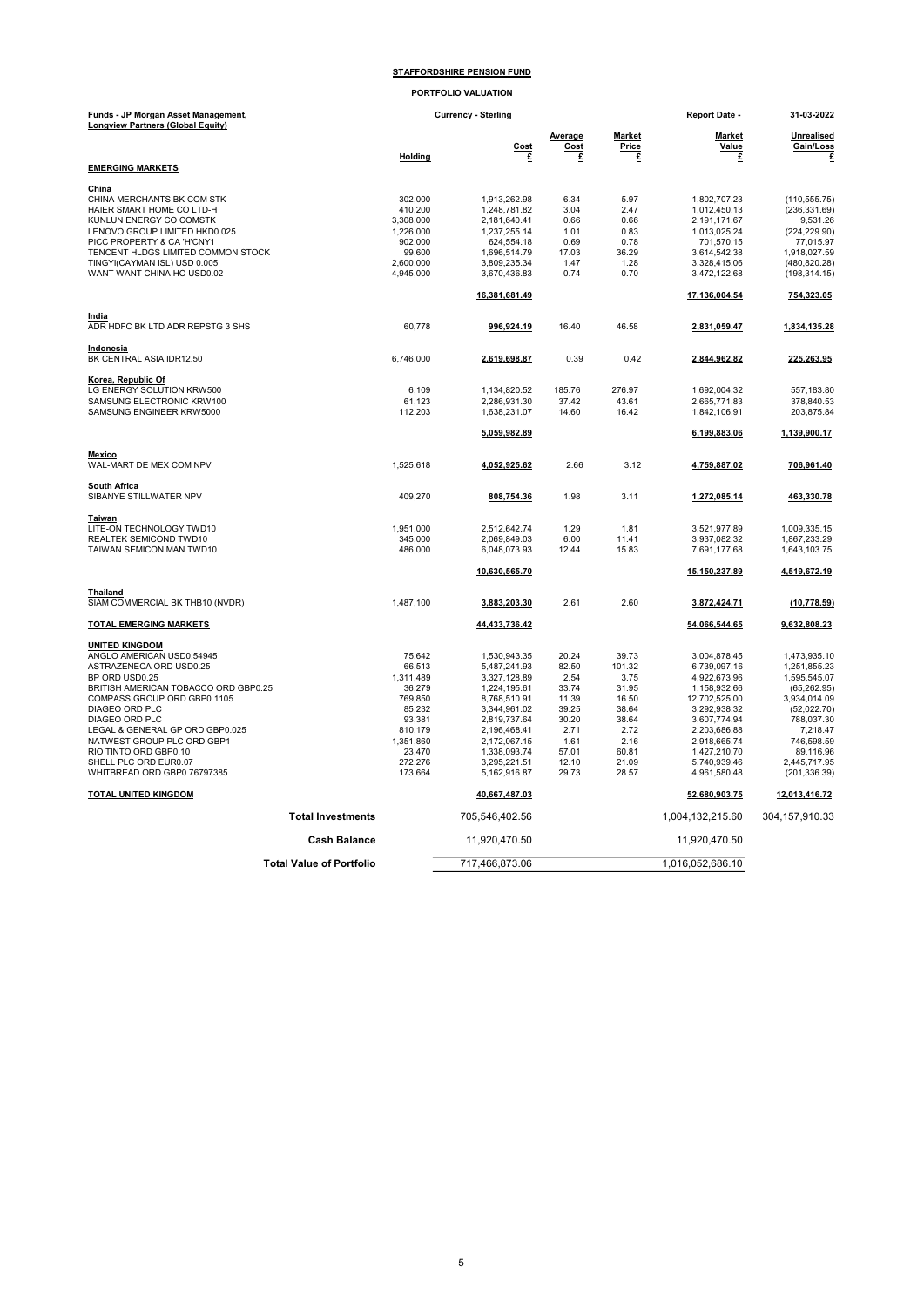#### PORTFOLIO VALUATION

### Fund - PRIVATE EQUITY INVESTMENTS CURRENTS Currency - Sterling Currency - Sterling Currency - Sterling Report Date - 31-03-22

|                                                       | Date of<br>Inception | <b>Estimated</b><br><b>Total</b><br>Approved<br>Investment<br>£ | Cumulative<br><b>Investments</b><br>@ 31 Dec 2021<br>£ | Quarters<br>Transactions<br>£ | Cumulative<br><b>Distributions</b><br>@ 31 Dec 2021<br>£ | Quarters<br><b>Transactions</b><br>£ | <b>Market Value</b><br>@ 31 Dec 2021 * |
|-------------------------------------------------------|----------------------|-----------------------------------------------------------------|--------------------------------------------------------|-------------------------------|----------------------------------------------------------|--------------------------------------|----------------------------------------|
| LAZARD US TECHNOLOGY PARTNERS 2nd Fund                | $Jan-01$             | 6,214,640                                                       | 6,216,640.24                                           | 0.00                          | 5,559,412.40                                             | 0.00                                 | 882,411.25                             |
| KNIGHTSBRIDGE Post Venture IV                         | Mar-01               | 6,462,852                                                       | 6,462,851.80                                           | 0.00                          | 5,372,562.28                                             | 0.00                                 | 0.00                                   |
| CAPITAL DYNAMICS UK HIGH TECHNOLOGY FUND              | May-01               | 4,000,000                                                       | 4,007,302.74                                           | 0.00                          | 2,293,409.28                                             | 0.00                                 | 0.00                                   |
| HARBOURVEST European Buyout Fund (HIPEP IV)           | $Jan-02$             | 6,811,851                                                       | 6,973,790.92                                           | 0.00                          | 12,921,475.29                                            | 0.00                                 | 0.00                                   |
| HARBOURVEST VII US Buyout Fund                        | Apr-03               | 5,260,384                                                       | 5,299,569.55                                           | 0.00                          | 10,218,206.56                                            | 0.00                                 | 25.162.24                              |
| KNIGHTSBRIDGE Venture Capital VI Series VXM           | Feb-05               | 6,291,696                                                       | 6,377,366.59                                           | 0.00                          | 12,017,799.59                                            | 140,899.38                           | 2,804,869.67                           |
| HARBOURVEST Asia Pacific Fund (HIPEP V)               | Mar-06               | 5,056,257                                                       | 5,466,435.93                                           | 0.00                          | 8,514,791.74                                             | 0.00                                 | 563,573.36                             |
| HARBOURVEST 2007 Direct Fund                          | Sep-07               | 4.900.000                                                       | 5.890.514.49                                           | 0.00                          | 11.115.015.59                                            | 0.00                                 | 345.921.94                             |
| HARBOURVEST 2007 European Buyout Companion (HIPEP V)  | Oct-07               | 5,000,000                                                       | 5,890,762.76                                           | 0.00                          | 9,265,508.70                                             | 0.00                                 | 83.338.97                              |
| HARBOURVEST VIII Cayman Venture Fund                  | Sep-07               | 2,450,000                                                       | 2,946,946.59                                           | 0.00                          | 5,972,237.82                                             | 170,459.57                           | 1,923,409.36                           |
| HARBOURVEST VIII Cayman Buyout Fund                   | Sep-07               | 24,500,000                                                      | 29,442,158.83                                          | 0.00                          | 55,038,075.59                                            | 1,498,955.56                         | 5,024,354.16                           |
| HARBOURVEST VIII US Mezzanine & Distressed Debt Fund  | Sep-07               | 2,450,000                                                       | 2,933,800.44                                           | 0.00                          | 4,124,704.37                                             | 0.00                                 | 301,640.50                             |
| KNIGHTSBRIDGE Venture Capital VII LP Series VC        | Apr-08               | 5,000,000                                                       | 5,234,642.34                                           | 0.00                          | 11,784,722.44                                            | 802.171.16                           | 10,159,785.14                          |
| DOVER STREET VII Cayman Fund                          | May-08               | 10,000,000                                                      | 11,727,495.90                                          | 0.00                          | 17,562,097.34                                            | 319,824.22                           | 484,697.81                             |
| PARTNERS Group Secondary 2008 LP                      | Nov-08               | 12,165,000                                                      | 11,602,530.76                                          | 0.00                          | 17,886,956.56                                            | 117.887.49                           | 1,119,176.24                           |
| HARBOURVEST Cayman Partnership Fund (HIPEP VI)        | Jun-08               | 29,687,775                                                      | 29.168.600.70                                          | 0.00                          | 40,008,596.46                                            | 3.490.195.86                         | 27,382,854.00                          |
| KNIGHTSBRIDGE Venture Capital VIII                    | Feb-12               | 4,500,000                                                       | 4,421,106.97                                           | 0.00                          | 3,989,203.78                                             | 1,014,022.09                         | 15,995,569.71                          |
| HARBOURVEST IX Cayman Venture Fund                    | Apr-13               | 6,150,000                                                       | 5.876.782.26                                           | 0.00                          | 11,251,464.04                                            | 1,231,491.15                         | 13,379,259.23                          |
| 5<br>HARBOURVEST IX Cayman Buyout Fund                | Apr-13               | 12,300,000                                                      | 10,925,857.52                                          | 0.00                          | 14,441,387.26                                            | 1,193,950.00                         | 11,915,570.75                          |
| HARBOURVEST IX Cayman Opportunities Fund              | Apr-13               | 2,050,000                                                       | 1,712,446.03                                           | 0.00                          | 1,689,114.44                                             | 139,698.31                           | 1,357,844.04                           |
| DOVER STREET VIII Cayman Fund                         | Apr-13               | 7.800.000                                                       | 7.204.944.03                                           | 0.00                          | 11.625.026.04                                            | 449.860.04                           | 1,744,185.33                           |
| HARBOURVEST VII AIF Partnership                       | Jun-14               | 23,500,000                                                      | 25,190,145.07                                          | 0.00                          | 15,810,441.10                                            | 0.00                                 | 38,215,655.93                          |
| <b>HARBOURVEST X AIF Buyout</b>                       | Jun-15               | 25,400,000                                                      | 18,831,064.95                                          | 1,167,244.10                  | 8,667,112.73                                             | 1,679,835.70                         | 26,075,699.65                          |
| <b>HARBOURVEST X AIF Venture</b>                      | Jun-15               | 12,700,000                                                      | 12,926,413.81                                          | 1,634,192.29                  | 7,397,128.43                                             | 2,921,319.98                         | 33,311,677.56                          |
| CAPITAL DYNAMICS LGPS Collective Private Equity 15/16 | Feb-15               | 5,000,000                                                       | 4,235,000.00                                           | 50,000.00                     | 1,325,000.00                                             | 150,000.00                           | 5,198,927.00                           |
| PARTNERS Group Global Growth 2014 LP                  | Mar-14               | 10,000,000                                                      | 9,303,211.59                                           | 0.00                          | 4,746,507.94                                             | 1,348,469.25                         | 19,071,996.82                          |
| PARTNERS Group Direct Equity 2016 (EUR) LP            | $Jul-15$             | 10,000,000                                                      | 10,562,730.51                                          | 0.00                          | 8,308,142.15                                             | 1,286,851.63                         | 12,646,571.56                          |
| CAPITAL DYNAMICS LGPS Collective Private Equity 16/17 | May-16               | 5,000,000                                                       | 3,825,000.00                                           | 0.00                          | 955.000.00                                               | 100,000.00                           | 4.369.669.00                           |
| HARBOURVEST Dover Street IX AIF L.P.                  | Dec-16               | 8,333,333                                                       | 6,413,684.08                                           | 75,018.74                     | 5,372,300.23                                             | 819.028.57                           | 5,976,290.30                           |
| KNIGHTSBRIDGE KVC IX Cayman LP                        | $Jan-17$             | 8,333,333                                                       | 5,185,080.65                                           | 0.00                          | 158,496.72                                               | 0.00                                 | 11,233,458.51                          |
| HARBOURVEST HIPEP VIII Partnership AIF Fund           | Mar-17               | 28,333,333                                                      | 12,704,079.34                                          | 765,191.24                    | 2,555,491.78                                             | 765.191.24                           | 19,654,615.55                          |
| CAPITAL DYNAMICS LGPS Collective PE Vehicle 17/18     | Apr-17               | 10,000,000                                                      | 7,475,000.00                                           | 375,000.00                    | 200,000.00                                               | 0.00                                 | 9,451,515.00                           |
| HARBOURVEST Partners XI AIF LP                        | Apr-18               | 33,333,333                                                      | 15,267,149.38                                          | 1,456,729.75                  | 6,348,061.35                                             | 4,143,954.89                         | 23,642,303.99                          |
| CAPITAL DYNAMICS LGPS Collective PE Vehicle 18/19     | Oct-18               | 10.000.000                                                      | 4.700.000.00                                           | 1.000.000.00                  | 0.00                                                     | 0.00                                 | 5,644,705.00                           |
| LGPS CENTRAL PE Primary Partnership 2018 LP           | Mar-19               | 10.000.000                                                      | 5,161,269.43                                           | 804,423.96                    | 939.734.97                                               | 504,595.69                           | 6,391,893.00                           |
| HARBOURVEST 2020 Global Feeder AIF                    | $Sep-20$             | 32,083,333                                                      | 11, 181, 393. 13                                       | 2,857,976.88                  | 751,761.93                                               | 469,702.01                           | 15,039,054.59                          |
| PARTNERS Group Direct Equity 2019 Fund                | Oct-20               | 10.183.280                                                      | 4,542,079.67                                           | 1.280.114.14                  | 108.232.11                                               | 0.00                                 | 4.910.364.01                           |
| KNIGHTSBRIDGE Venture KVC X                           | Apr-21               | 8,333,333                                                       | 620, 164.53                                            | 403,299.69                    | 0.00                                                     | 0.00                                 | 792,887.83                             |
| <b>TOTAL PRIVATE EQUITY</b>                           |                      | 419,583,735                                                     | 333.906.013.54                                         | 11,869,190.79                 | 336.295.179.02                                           | 24,758,363.80                        | 337.120.909.00                         |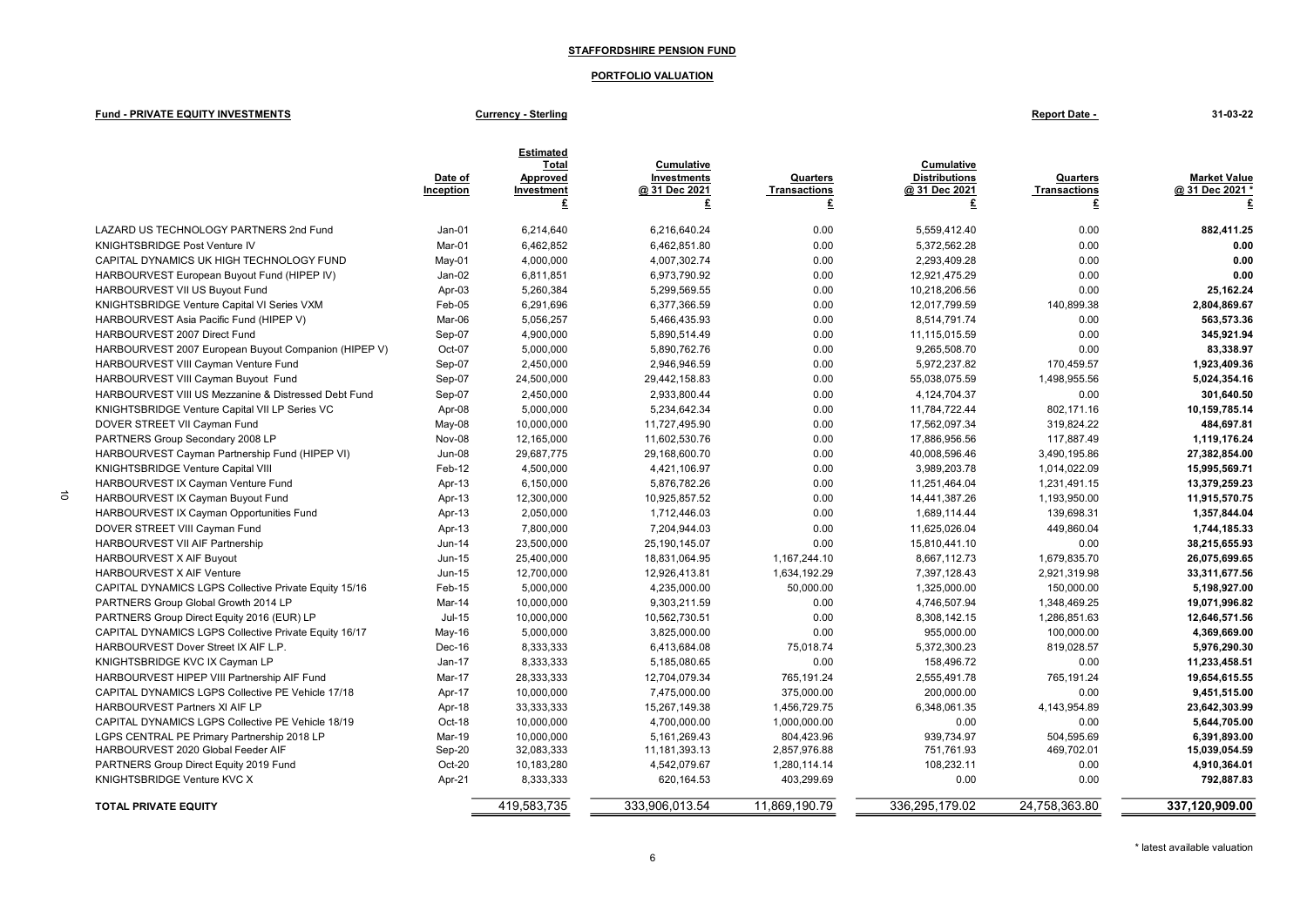#### PORTFOLIO VALUATION

#### Fund - PRIVATE DEBT INVESTMENTS Currency - Sterling Currency - Sterling Report Date - 31-03-22

| ort Date - |  |  |
|------------|--|--|
|            |  |  |

|                                                      | <b>Estimated</b><br>Total<br>Approved<br>Investment | Cumulative<br><b>Investments</b><br>@ 31 Dec 2021 | Quarters<br><b>Transactions</b> | <b>Cumulative</b><br><b>Distributions</b><br>@ 31 Dec 2021 | Quarters<br>Transactions | <b>Market Value</b><br>@ 31 Dec 2021 |
|------------------------------------------------------|-----------------------------------------------------|---------------------------------------------------|---------------------------------|------------------------------------------------------------|--------------------------|--------------------------------------|
| <b>BARINGS European Private Loan Fund III</b>        | 45,000,000                                          | 13,500,000.00                                     | 0.00                            | 0.00                                                       | 0.00                     | 13,897,203.00                        |
| <b>CLAREANT European Direct Lending Fund II</b>      | 80,000,000                                          | 83,639,448.99                                     | 0.00                            | 43,678,276.02                                              | 2,970,524.59             | 42,393,866.00                        |
| <b>CLAREANT European Direct Lending Fund III</b>     | 60,000,000                                          | 53,571,838.85                                     | 0.00                            | 6.218.834.37                                               | 1,088,488.46             | 46,380,101.68                        |
| <b>HAYFIN Direct Lending Fund II</b>                 | 80,000,000                                          | 83,761,115.05                                     | 0.00                            | 44, 153, 324. 78                                           | 1,896,683.07             | 39,360,089.02                        |
| <b>HAYFIN Direct Lending Fund III</b>                | 75.000.000                                          | 76.917.890.27                                     | 0.00                            | 12.123.272.56                                              | 5,429,446.45             | 68,259,515.51                        |
| <b>HIGHBRIDGE Private Lending Opportunities Fund</b> | 47,111,688                                          | 50,627,319.68                                     | 10.642.724.67                   | 23,787,854.51                                              | 6,646,170.19             | 28,380,490.36                        |
| HIGHBRIDGE Specialty Loan Fund II                    | 32,615,784                                          | 28,244,739.86                                     | 0.00                            | 9,207,978.07                                               | 3.896.027.18             | 19,849,952.39                        |
| HIGHBRIDGE Specialty Loan Fund V                     | 80.932.341                                          | 46,921,307.12                                     | 0.00                            | 0.00                                                       | 0.00                     | 50,260,953.87                        |
| LGPS Central Credit Partnership I LP                 | 45,000,000                                          | 3,816,778.05                                      | 3,816,778.05                    | 0.00                                                       | 0.00                     | 3,596,698.00                         |
| LGPS Central Credit Partnership II LP                | 45,000,000                                          | 1,100,147.20                                      | 1,100,147.20                    | 0.00                                                       | 0.00                     | 1,083,195.00                         |
| <b>TOTAL PRIVATE DEBT</b>                            | 590,659,812                                         | 442,100,585.07                                    | 15,559,649.92                   | 139, 169, 540. 31                                          | 21,927,339.94            | 313,462,064.83                       |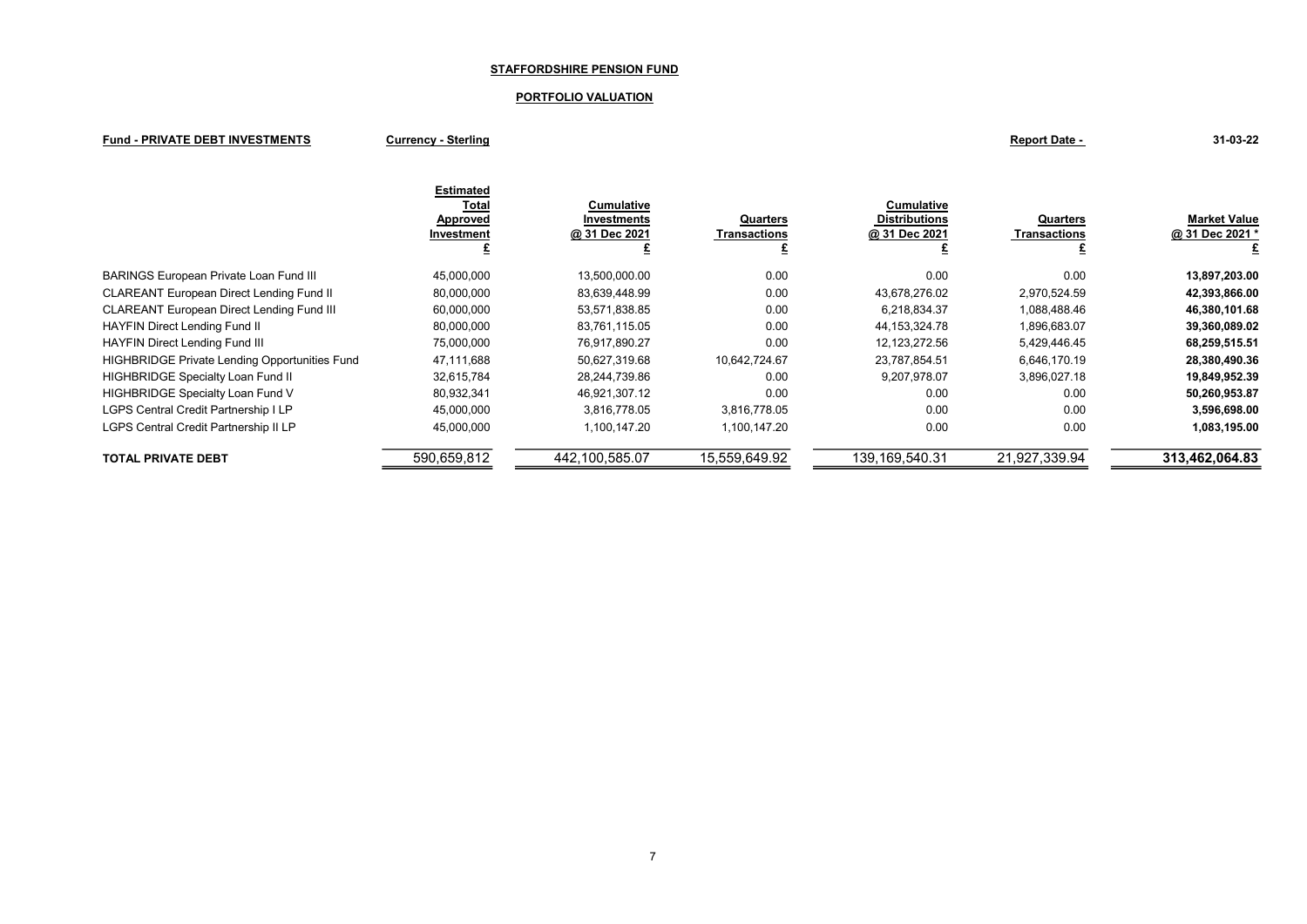## PORTFOLIO VALUATION

|                                                                              |                | <b>Currency - Sterling</b>    |                      |                                    | <b>Report Date -</b>          | 31-03-2022                      |
|------------------------------------------------------------------------------|----------------|-------------------------------|----------------------|------------------------------------|-------------------------------|---------------------------------|
|                                                                              | <b>Holding</b> | <b>Cost</b><br>£              | Average<br>Cost<br>£ | <b>Market</b><br><b>Price</b><br>£ | Market<br><b>Value</b><br>£   | Unrealised<br>Gain/Loss<br>£    |
| Fund - Legal & General Investment Management (Passive Global Equity)         |                |                               |                      |                                    |                               |                                 |
| UK PASSIVE                                                                   |                |                               |                      |                                    |                               |                                 |
| LEGAL & GENERAL N UK EQUITY INDEX                                            | 26,747,100     | 275,332,531.82                | 10.29                | 15.52                              | 415,088,251.26                | 139,755,719.44                  |
| <b>GLOBAL - PASSIVE</b>                                                      |                |                               |                      |                                    |                               |                                 |
| LEGAL & GENERAL GPBE ALL WORLD EQUITY INDEX                                  | 671,326,844    | 1,244,592,042.07              | 1.85                 | 2.71                               | 1,820,591,408.13              | 575,999,366.06                  |
| <b>TOTAL PASSIVE GLOBAL EQUITY</b>                                           |                | 1,519,924,573.89              |                      |                                    | 2,235,679,659.39              | 715,755,085.50                  |
| Fund - Legal & General Investment Management (Passive UK Index Linked Bonds) |                |                               |                      |                                    |                               |                                 |
| LEGAL & GENERAL AP OVER 5 YR INDEX-LINKED                                    | 45,757,633     | 257,768,964.69                | 5.63                 | 9.34                               | 427,488,856.84                | 169,719,892.15                  |
| <b>TOTAL PASSIVE UK INDEX LINKED BONDS</b>                                   |                | 257,768,964.69                |                      |                                    | 427,488,856.84                | 169,719,892.15                  |
| Fund - LGPS Central (Active Global Equity Pooled)                            |                |                               |                      |                                    |                               |                                 |
| LGPS CENTRAL GLOBAL EQ ACTIVE MULTI MANAGER FD                               | 5,054,584.12   | 505,457,404.37                | 100.00               | 151.00                             | 763,242,202.12                | 257,784,797.75                  |
| TOTAL ACTIVE POOLED GLOBAL EQUITIES                                          |                | 505,457,404.37                |                      |                                    | 763,242,202.12                | 257,784,797.75                  |
| <b>Fund - LGPS Central (Factor Based Equities)</b>                           |                |                               |                      |                                    |                               |                                 |
| LGPS CENTRAL GLOBAL MULTI FACTOR EQUITY INDEX FUND                           | 2,139,307.31   | 218,608,485.74                | 102.19               | 114.91                             | 245,827,803.00                | 27,219,317.26                   |
| TOTAL FACTOR BASED EQUITIES                                                  |                | 218,608,485.74                |                      |                                    | 245,827,803.00                | 27,219,317.26                   |
| Fund - LGPS Central (Active Global Corporate Bonds Pooled)                   |                |                               |                      |                                    |                               |                                 |
| LGPS CENTRAL GLOBAL ACTIVE CORPORATE BOND MULTI MANAGER                      | 4,201,205.15   | 420,120,515.93                | 100.00               | 95.51                              | 401,257,103.88                | (18,863,412.05)                 |
| TOTAL ACTIVE POOLED CORPORATE BONDS                                          |                | 420,120,515.93                |                      |                                    | 401,257,103.88                | (18, 863, 412.05)               |
| Fund - Staffordshire Pension Fund (Funds of Hedge Funds)                     |                |                               |                      |                                    |                               |                                 |
| GOLDMAN SACHS HFP II FUND (H1)                                               | 13,232         | 0.00                          | 0.00                 | 189.69                             | 2,510,003.26                  | 2,510,003.26                    |
| <b>TOTAL HEDGE FUNDS</b>                                                     |                | 0.00                          |                      |                                    | 2,510,003.26                  | 2,510,003.26                    |
| Fund - Staffordshire Pension Fund (Infrastructure)                           |                |                               |                      |                                    | <b>Report Date -</b>          | 31-12-2021 *                    |
| IFM GLOBAL INFRASTRUCTURE FUND                                               | n/a            | 0.00                          | n/a                  | n/a                                | 0.00                          | 0.00                            |
| BLACKROCK - GLOBAL RENEWABLE POWER INFRASTRUCTURE FUND<br>EQUITIX FUND VI LP | n/a<br>n/a     | 4,279,063.57<br>15,423,455.94 | n/a<br>n/a           | n/a<br>n/a                         | 4,142,323.09<br>14,049,992.95 | (136, 740.48)<br>(1,373,462.99) |
| <b>TOTAL INFRASTRUCTURE</b>                                                  |                | 19,702,519.51                 |                      |                                    | 18,192,316.04                 | (1,510,203.47)                  |

\* latest available valuation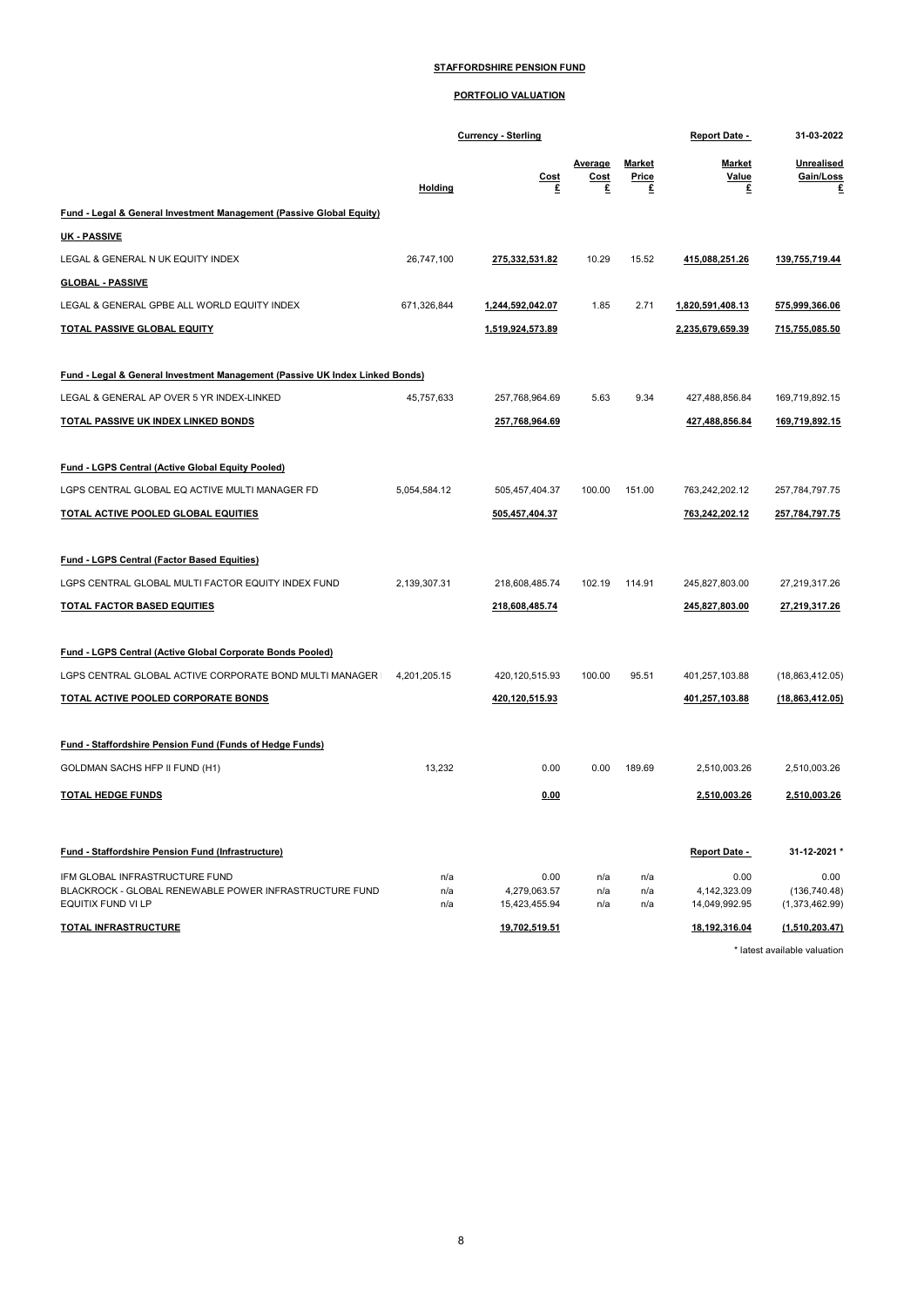#### STAFFORDSHIRE PENSION FUND PROPERTY PORTFOLIO SUMMARY

| Dir/Ind | <b>Property Address</b><br>or Fund             | Unit                | <b>Tenant or Fund</b>                                           | Tenure    | Use                | Total<br>Cost<br>£ | Date<br>of<br>Purchase | Value £<br>@<br>31/03/2021 | Value £<br>$^{\circ}$<br>31/03/2022 | Lease<br>Term | Lease or<br>or Fund Fund Expiry<br>or Break | Rent pa £<br>$\omega$<br>Purchase | Current<br>Rent pa<br>£ | Ground<br>Rent pa<br>£   | Next<br>Rent<br><b>Review</b> | % Yield<br>on<br>Cost | % Return<br>on<br>Value |
|---------|------------------------------------------------|---------------------|-----------------------------------------------------------------|-----------|--------------------|--------------------|------------------------|----------------------------|-------------------------------------|---------------|---------------------------------------------|-----------------------------------|-------------------------|--------------------------|-------------------------------|-----------------------|-------------------------|
| Dir     | <b>BARDON</b><br><b>Interlink Park</b>         |                     | <b>Belron UK Ltd</b>                                            | <b>FH</b> | Industrial         | 18,293,947         | 30/10/2019             | 19,000,000                 | 23,150,000                          | 11 vrs        | 12/05/2030                                  | 894,739                           | 894,739                 |                          | 13/05/2025                    | 4.9                   | 3.9                     |
|         | <b>BIRMINGHAM</b><br>80/87 New Street &        | 80 New<br>81/83 New | Baird Foods Retail Ltd (t/a Extrawurst)<br>Vacant (Under Offer) |           | Retail<br>Retail   |                    |                        |                            |                                     | 6 yrs         | 04/03/2025                                  | 51,000<br>116,000                 | 40,000<br>$\Omega$      | $\sim$                   | 04/03/2027                    |                       |                         |
|         | 45/51 Pinfold Street                           | 84 New              | Empire Property Midland Ltd (t/a Simply Local)                  |           | Retail             |                    |                        |                            |                                     | 5 yrs         | 29/09/2026                                  | 65,000                            | 50,000                  | $\sim$                   | 29/09/2026                    |                       |                         |
|         |                                                | 84b New             | Birmingham Inns Ltd                                             |           | Leisure            |                    |                        |                            |                                     | 56 yrs        | 23/06/2028                                  | 25,000                            | 25,000                  | $\sim$                   | 24/06/2025                    |                       |                         |
|         |                                                | 85 New              | Greggs Plc                                                      |           | Retail             |                    |                        |                            |                                     | 5 yrs         | 07/05/2020                                  | 60,000                            | 60,000                  | $\sim$                   | On Expiry                     |                       |                         |
|         |                                                | 87 New              | The Royal British Legion                                        |           | Retail             |                    |                        |                            |                                     | 10 yrs        | 29/09/2024                                  | 77,500                            | 77,500                  | $\sim$                   | On Expiry                     |                       |                         |
|         |                                                | 45/46               | Fox and Chance Ltd                                              |           | Retail             |                    |                        |                            |                                     | 5 yrs         | 03/08/2026                                  | 40,000                            | 36,000                  | $\overline{\phantom{a}}$ | On Expiry                     |                       |                         |
|         |                                                | 47 Pinfold          | Yunyou Li                                                       |           | Retail             |                    |                        |                            |                                     | 5 yrs         | 15/09/2022                                  | 12,000                            | 12,000                  | $\blacksquare$           | On Expiry                     |                       |                         |
|         |                                                | 49 Pinfold          | The Feel Good Group Ltd                                         |           | Retail             |                    |                        |                            |                                     | 10 yrs        | 15/12/2025                                  | 25,000                            | 25,000                  | $\sim$                   | 15/12/2020                    |                       |                         |
|         |                                                | 50 Pinfold          | <b>GBC1 Consulting Ltd</b>                                      |           | Retail             |                    |                        |                            |                                     | 15 yrs        | 25/07/2026                                  | 25,000                            | 20,000                  | $\blacksquare$           | 25/07/2026                    |                       |                         |
|         |                                                | 51 Pinfold          | Nine Three's Ltd (t/a Mail Boxes etc)                           |           | Retail             |                    |                        |                            |                                     | 10 yrs        | 18/12/2024                                  | 18,000                            | 18,000                  | $\blacksquare$           | 18/12/2019                    |                       |                         |
|         |                                                | Pt 3rd              | Vacant                                                          |           | Office             |                    |                        |                            |                                     |               |                                             | 16,150                            | $\Omega$                |                          |                               |                       |                         |
|         |                                                | Pt 3rd              | Vacant                                                          |           | Office             |                    |                        |                            |                                     |               | $\sim$                                      | $\Omega$                          | $\Omega$                |                          |                               |                       |                         |
|         |                                                | Pt 3rd              | Vacant                                                          |           | Office             |                    |                        |                            |                                     |               |                                             | 11,745                            | $\Omega$                |                          |                               |                       |                         |
|         |                                                | Pt 2nd              | The Royal British Legion                                        |           | Office             |                    |                        |                            |                                     | 10 vrs        | 29/04/2024                                  | 35,800                            | 37,700                  |                          | On Expiry                     |                       |                         |
|         |                                                | Pt 2nd              | Vacant                                                          |           | Office             |                    |                        |                            |                                     |               |                                             | $\Omega$                          | $\Omega$                |                          |                               |                       |                         |
|         |                                                | Pt 1st              | Vacant                                                          |           | Office             |                    |                        |                            |                                     |               |                                             | 12,925                            | $\Omega$                |                          |                               |                       |                         |
|         |                                                | Pt 1st              | Vacant                                                          |           | Office             |                    |                        |                            |                                     |               |                                             | $\mathbf 0$                       | $\Omega$                | ÷.                       | On Expiry                     | ÷.                    |                         |
|         |                                                | Pt 1st              | People Solutions Group Ltd                                      | <b>FH</b> | Office             | 9.093.360          | 19/08/2016             | 6.000.000                  | 6.050.000                           | 5 vrs         | 30/09/2024                                  | 24,300                            | 26,000                  |                          | On Expiry                     | 4.7                   | 7.1                     |
|         | <b>BIRMINGHAM</b>                              | 92/93 New           | Lord 3 Ltd (t/a Fat Burgers)                                    |           | Retail             |                    |                        |                            |                                     | 3 yrs         | 21/12/2023                                  | 226,850                           | 0                       | ÷.                       | On Expiry                     | ÷,                    |                         |
|         | 92/93 New Street &                             | 3 Ethel             | J Wang & J Ni (t/a Twist Café)                                  |           | Retail             |                    |                        |                            |                                     | 8 yrs         | 28/09/2021                                  | 27,000                            | 27,000                  | $\overline{\phantom{a}}$ | On Expiry                     |                       |                         |
|         | 3/17 Ethel Street                              | 5 Ethel             | Vacant for Redevelopment                                        |           | Offices            |                    |                        |                            |                                     |               |                                             | 400                               | $\Omega$                |                          |                               |                       |                         |
|         |                                                | 5a Ethel            | La Galleria Birmingham Ltd                                      |           | Restaurant         |                    |                        |                            |                                     | $7.5$ yrs     | 28/09/2021                                  | 30,000                            | 30,000                  |                          | On Expiry                     |                       |                         |
|         |                                                | 5b Ethel            | Vacant for Redevelopment                                        |           | Retail             |                    |                        |                            |                                     |               |                                             | 21,000                            | $\mathbf 0$             | $\overline{a}$           |                               |                       |                         |
|         |                                                | 7 Ethel             | Invicta Hydrogen System Ltd                                     |           | Retail             |                    |                        |                            |                                     |               | 0.5 yrs 21/08/2021                          | 24,000                            | 20,004                  | ÷.                       | On Expiry                     |                       |                         |
|         |                                                | 9 Ethel             | Cloudo Kids Ltd                                                 |           | Retail             | $\sim$             |                        |                            |                                     | 8.25 yrs      | 28/09/2021                                  | 17,250                            | 17,250                  | $\blacksquare$           | On Expiry                     | $\overline{a}$        |                         |
|         |                                                | 11 Ethel            | Autograph Ltd                                                   |           | Retail             |                    |                        |                            |                                     | 3.75 yrs      | 13/09/2019                                  | 22,000                            | 22,000                  | $\overline{\phantom{a}}$ | On Expiry                     |                       |                         |
|         |                                                | 13/17 Ethel         | Autograph Ltd                                                   | <b>FH</b> | Retail             |                    | 5,522,079 21/06/2010   | 3,750,000                  | 3,550,000                           | 5 yrs         | 13/09/2019                                  | 30,000                            | 31,500                  | $\overline{\phantom{a}}$ | On Expiry                     | 0.6                   | 0.9                     |
|         | <b>BIRMINGHAM</b>                              | 98 New              | Wagamama Ltd                                                    |           | Retail             |                    |                        |                            |                                     | 20 yrs        | 30/09/2029                                  | 215,000                           | 215.000                 | $\sim$                   | 01/10/2024                    |                       |                         |
|         | Colonnade Buildings.                           | 99 New              | Vacant                                                          |           | Retail             |                    |                        |                            |                                     |               |                                             | $\Omega$                          | $\Omega$                |                          |                               |                       |                         |
|         | 98/100 New Street &                            | <b>100 New</b>      | Vacant                                                          |           | Retail             |                    |                        |                            |                                     |               |                                             | 157,000                           | $\mathbf 0$             | $\overline{\phantom{a}}$ |                               |                       |                         |
|         | 2/12 Ethel Street                              | 8 Ethel             | Curzon Projects Ltd                                             |           | Office             |                    |                        |                            |                                     | 99 vrs        | 11/03/2063                                  | 5                                 | 5                       | $\sim$                   | On Expiry                     |                       |                         |
|         |                                                | 8a Ethel            | T-Lites Ltd (t/a Tablites)                                      |           | Retail             |                    |                        |                            |                                     | 1 yr          | 11/02/2023                                  | 10,000                            | 10,000                  |                          | On Expiry                     |                       |                         |
|         |                                                | 10 Ethel            | Harvey & Thompson Ltd                                           |           | Retail             |                    |                        |                            |                                     | 5 yrs         | 24/12/2021                                  | 32,000                            | 32,000                  | $\overline{\phantom{a}}$ | On Expiry                     |                       |                         |
|         |                                                | 12 Ethel            | Vacant (Under Offer)                                            |           | Retail             |                    |                        |                            |                                     |               |                                             | 42,500                            | 0                       | $\sim$                   |                               |                       |                         |
|         |                                                |                     | HSBC Bank Pension Trust Ltd                                     |           | <b>Rent Charge</b> |                    |                        |                            |                                     | 99 yrs        | 23/06/2058                                  | 10,000                            | 10,000                  | $\overline{\phantom{a}}$ | On Expiry                     |                       |                         |
|         |                                                |                     | Car Spaces                                                      | FH        | Parking            |                    | 7,996,837 30/12/2014   | 5,400,000                  | 5,200,000                           |               | 24/03/2063                                  | 19,900                            | 6,000                   | $\sim$                   | On Expiry                     | 3.4                   | 5.3                     |
|         | <b>BLETCHLEY</b>                               | $\mathbf{1}$        | Wickes Building Supplies Ltd                                    |           | <b>Retail WH</b>   |                    |                        |                            |                                     | 25 yrs        | 25/03/2026                                  | 259,500                           | 429,000                 |                          | 25/03/2021                    | ÷.                    |                         |
|         | Rushmere Retail Park,<br><b>Watling Street</b> | $\overline{2}$      | <b>Halfords Ltd</b>                                             | FH        | <b>Retail WH</b>   |                    | 5,094,683 11/04/1996   | 7,500,000                  | 8,000,000                           | 5 yrs         | 04/11/2024                                  | 104,500                           | 133,100                 |                          | On Expiry                     | 11.0                  | 7.0                     |
|         | <b>BRISTOL</b><br>St Annes Road                |                     | Vacant (Under Offer to Rocket Padel)                            | <b>FH</b> | Industrial         |                    | 6,520,622 17/08/2015   | 5,525,000                  | 6,300,000                           |               |                                             | 424,874                           | $\mathbf 0$             |                          |                               | 0.0                   | 0.0                     |
|         | <b>BROMSGROVE</b>                              | -1                  | T J Morris Ltd (t/a Home Bargains)                              |           | <b>Retail WH</b>   |                    |                        |                            |                                     | 15 yrs        | 21/08/2033                                  | 185,000                           | 185,000                 | $\sim$                   | 22/08/2023                    |                       |                         |
|         | Bromsgrove Retail Park                         | 2                   | Iceland Foods Ltd (t/a Food Warehouse)                          |           | <b>Retail WH</b>   |                    |                        |                            | $\overline{\phantom{a}}$            | 10 yrs        | 19/08/2028                                  | 180,000                           | 180,000                 | $\sim$                   | 22/08/2023                    |                       |                         |
|         | Birmingham Road                                | 3&4                 | Lidl Great Britain Ltd                                          |           | <b>Retail WH</b>   |                    |                        |                            |                                     | 25 yrs        | 18/06/2033                                  | 346,783                           | 346,783                 | $\sim$                   | 18/06/2023                    |                       |                         |
|         |                                                | 5B                  | Pure Gym Ltd                                                    |           | Leisure            |                    |                        |                            |                                     | 15 yrs        | 28/07/2029                                  | 120,000                           | 120,000                 | $\sim$                   | 29/07/2024                    |                       |                         |
|         |                                                | 5A                  | Greggs Plc                                                      |           | <b>Retail WH</b>   |                    | 13,774,835 07/01/2021  | 13,400,000                 | 15,900,000                          | 10 yrs        | 03/03/2028                                  | 30,000                            | 30,000                  | $\overline{\phantom{a}}$ | On Expiry                     |                       |                         |
|         |                                                |                     |                                                                 |           |                    |                    |                        |                            |                                     |               |                                             |                                   |                         |                          |                               |                       |                         |
|         | <b>BURY ST EDMUNDS</b>                         |                     | McDonald's Real Estate LLP                                      | <b>FH</b> | Retail             |                    | 3,059,752 22/07/1994   | 1,650,000                  | 1,650,000                           | 35 yrs        | 24/12/2023                                  | 152,500                           | 180,000                 |                          | On Expiry                     | 5.9                   | 10.9                    |

42/42a Buttermarket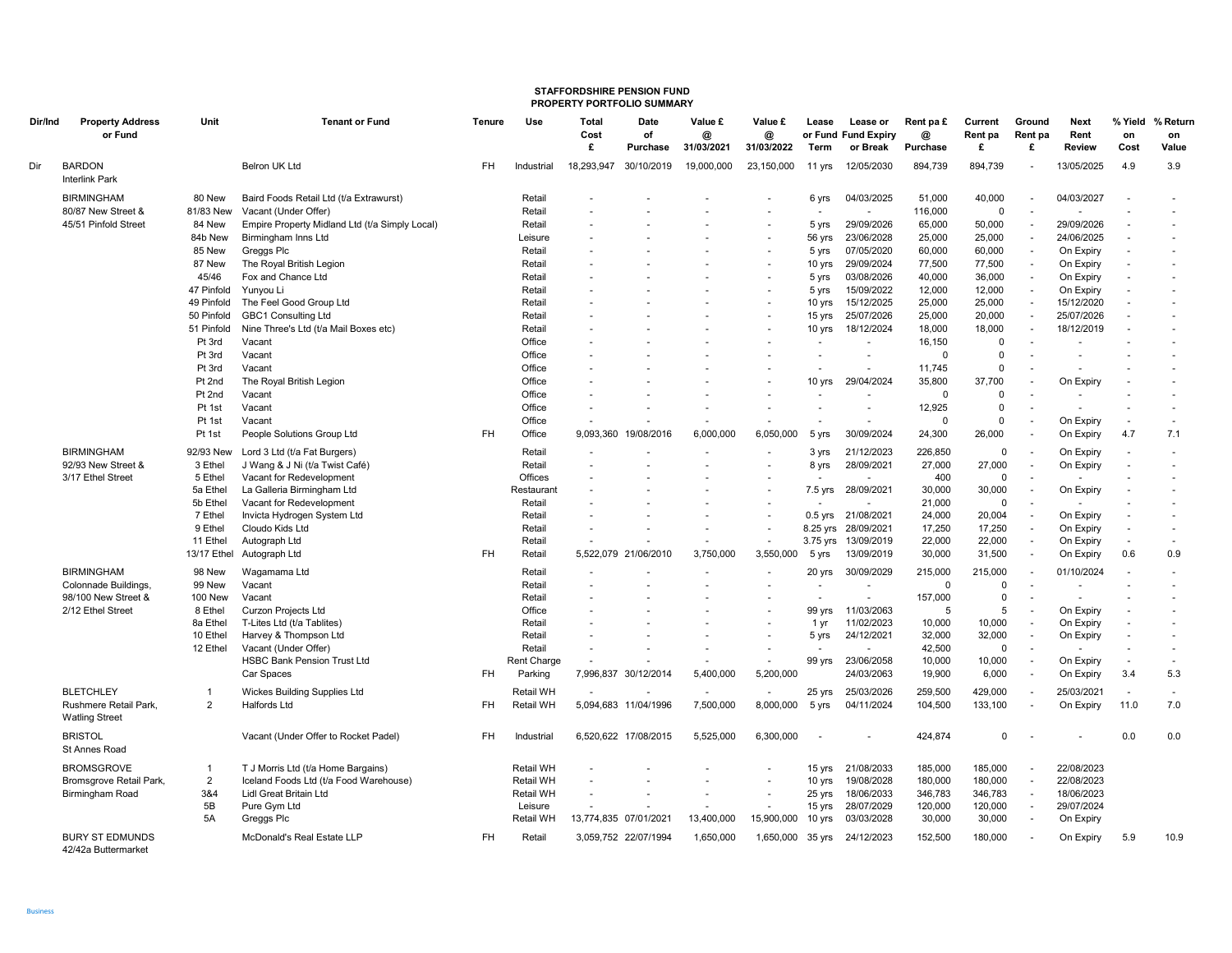| Dir/Ind | <b>Property Address</b><br>or Fund                | Unit                                    | <b>Tenant or Fund</b>                              | Tenure    | Use              | Total<br>Cost<br>£    | Date<br>of<br>Purchase | Value £<br>@<br>31/03/2021 | Value £<br>@<br>31/03/2022 | Lease<br>Term            | Lease or<br>or Fund Fund Expiry<br>or Break | Rent pa £<br>@<br>Purchase | Current<br>Rent pa<br>£ | Ground<br>Rent pa<br>£         | Next<br>Rent<br><b>Review</b> | % Yield<br>on<br>Cost    | % Return<br>on<br>Value |
|---------|---------------------------------------------------|-----------------------------------------|----------------------------------------------------|-----------|------------------|-----------------------|------------------------|----------------------------|----------------------------|--------------------------|---------------------------------------------|----------------------------|-------------------------|--------------------------------|-------------------------------|--------------------------|-------------------------|
|         | <b>BURY ST EDMUNDS</b><br>45/47 Risbygate Street  |                                         | <b>B&amp;Q Ltd</b>                                 | FH        | <b>Retail WH</b> |                       | 5,666,760 12/06/2013   | 4,900,000                  | 5,900,000                  | 5 yrs                    | 11/01/2024                                  | 491,763                    | 438,955                 | $\sim$                         | On Expiry                     | 7.7                      | 7.4                     |
|         | CAMBRIDGE<br>Chieftain Way<br><b>Orchard Park</b> |                                         | Travelodge Hotels Ltd                              | FH.       | Hotel            |                       | 11,386,246 15/10/2010  | 14,100,000                 | 14,500,000 25 yrs          |                          | 11/09/2036                                  | $\Omega$                   | 937.462                 |                                | 12/09/2026                    | 8.2                      | 6.5                     |
|         | <b>CARDIFF</b><br>1/7 Queen Street                | 1&2<br>3                                | Santander UK Plc<br>Anabatic Ltd (t/a Thirty Nine) |           | Retail<br>Retail |                       |                        |                            |                            | 23 yrs<br>15 yrs         | 24/04/2031<br>04/06/2022                    | 188,000<br>85,000          | 188,000<br>55,000       | $\sim$                         | 12/02/2023<br>05/06/2022      | ÷.                       |                         |
|         |                                                   | За<br>$\Delta$                          | Pizza Hut (UK) Ltd<br>Vacant                       | FH.       | Retail<br>Retail |                       | 8,371,527 02/05/2014   | 4,150,000                  | 4,150,000                  | 35 yrs                   | 23/06/2021<br>$\sim$                        | 60,000<br>318,000          | 60,000<br>$\mathbf 0$   | $\sim$<br>ä,                   | On Expiry                     | $\sim$<br>3.6            | 7.3                     |
|         |                                                   |                                         |                                                    |           |                  |                       |                        |                            |                            |                          |                                             |                            |                         |                                |                               |                          |                         |
|         | CHESTER-LE-STREET<br>Drum Industrial Estate       |                                         | Co-Operative Group Ltd                             | <b>FH</b> | Industrial       |                       | 18,335,769 18/05/2016  | 21,800,000                 | 23,800,000                 | 15 yrs                   | 15/03/2024                                  | 1,149,922                  | 1,219,000               |                                | On Expiry                     | 6.6                      | 5.1                     |
|         | <b>CHICHESTER</b><br>30 East Street               |                                         | Signet Trading Ltd (t/a Ernest Jones)              | FH.       | Retail           |                       | 2,422,179 29/01/1999   | 1,600,000                  | 1,700,000                  | 5 yrs                    | 30/01/2023                                  | 120,000                    | 114,650                 |                                | On Expiry                     | 4.7                      | 6.7                     |
|         | <b>CHORLEY</b><br>Unit 9. Revolution Park         |                                         | G A Pet Food Partners Ltd                          | FH.       | Industrial       |                       | 21,564,300 19/11/2018  | 22,000,000                 | 26,800,000                 | 12 yrs                   | 30/09/2028                                  | 1,008,730                  | 1,008,730               |                                | 01/10/2021                    | 4.7                      | 3.8                     |
|         | <b>DOVER</b><br><b>Bridge Street</b>              |                                         | Wm Morrison Supermarkets Plc                       | FH        | Foodstore        |                       | 18,059,355 31/03/2010  | 16,700,000                 | 18,000,000 35 yrs          |                          | 09/04/2044                                  | 912,604                    | 750,000                 |                                | 29/04/2024                    | 4.2                      | 4.2                     |
|         | <b>EDINBURGH</b><br>5/21 Grosvenor Street         |                                         | Dragonglass UK Holding Ltd (t/a Grosvenor Hotel)   | FH.       | Hotel            |                       | 18,598,181 28/07/2015  | 19,050,000                 | 19,050,000 125 yrs         |                          | 16/02/2094                                  | 802,500                    | 840,038                 |                                | 17/02/2025                    | 4.5                      | 4.4                     |
|         | <b>EYNSHAM</b>                                    | Chilbrook 1 Adlens Ltd                  |                                                    |           | Office           |                       |                        |                            |                            | 10 yrs                   | 21/12/2026                                  | 57,494                     | 79,536                  |                                | 06/10/2021                    |                          |                         |
|         | Oasis Park                                        | Chilbrook 2 Vacant                      |                                                    |           | Office           |                       |                        |                            |                            |                          |                                             | 40,573                     | $\Omega$                |                                |                               |                          |                         |
|         |                                                   | Chilbrook 3 Vacant                      |                                                    |           | Office           |                       |                        |                            |                            |                          |                                             | 24,589                     | $\Omega$                |                                |                               |                          |                         |
|         |                                                   |                                         | Chilbrook 4 Passion Radio (Oxford) Ltd             |           | Office           |                       |                        |                            |                            | 10 yrs                   | 14/01/2024                                  | 42,898                     | 34,550                  |                                | 14/01/2024                    |                          |                         |
|         |                                                   | Chilbrook 5 Vacant                      |                                                    |           | Office           |                       |                        |                            |                            |                          |                                             | 89,508                     | 0                       |                                |                               |                          |                         |
|         |                                                   |                                         | Chilbrook 6 International Mission to Jewish People |           | Office           |                       |                        |                            |                            | 5 yrs                    | 08/07/2024                                  | 22,927                     | 36,036                  |                                | On Expiry                     |                          |                         |
|         |                                                   | Chilbrook 7 Vacant<br>Limbrook 1 Vacant |                                                    |           | Office<br>Office |                       |                        |                            |                            |                          | $\sim$                                      | 43,859<br>23,554           | $\Omega$<br>$\mathbf 0$ |                                |                               |                          |                         |
|         |                                                   | Limbrook 2 Vacant                       |                                                    |           | Office           |                       |                        |                            |                            |                          |                                             | 30,699                     | $\Omega$                |                                |                               |                          |                         |
|         |                                                   | Limbrook 3                              | Vacant                                             |           | Office           |                       |                        |                            |                            |                          |                                             | 27,411                     | $\Omega$                |                                |                               |                          |                         |
|         |                                                   | Limbrook 4                              | Vacant                                             |           | Office           |                       |                        |                            |                            |                          |                                             | 24,225                     | $\Omega$                |                                |                               |                          |                         |
|         |                                                   | Limbrook 5                              | Vacant                                             |           | Office           |                       |                        |                            |                            |                          |                                             | 58,998                     | $\Omega$                |                                |                               |                          |                         |
|         |                                                   | Limbrook 6                              | Vacant                                             |           | Office           |                       |                        |                            |                            |                          |                                             | 16,909                     | $\Omega$                |                                |                               |                          |                         |
|         |                                                   | Limbrook 7                              | Vacant                                             |           | Office           |                       |                        |                            |                            |                          |                                             | 20,424                     | $\Omega$                |                                |                               |                          |                         |
|         |                                                   | 6                                       | Vacant                                             |           | Office           |                       |                        |                            |                            |                          |                                             | 90,000                     | $\mathbf 0$             |                                |                               |                          |                         |
|         |                                                   | $\overline{7}$                          | Waterslade Ltd                                     |           | Office           |                       |                        |                            |                            | $0.5$ yrs                | 25/03/2021                                  | 33,770                     | 43,565                  | ÷.                             | On Expiry                     |                          |                         |
|         |                                                   | 8                                       | <b>Usborne Publishing Ltd</b>                      |           | Office           |                       |                        |                            |                            | 10 yrs                   | 28/09/2023                                  | 33,770                     | 39,288                  |                                | 29/09/2018                    |                          |                         |
|         |                                                   | 9&10<br>11                              | Vacant<br><b>Philip Williams Trust</b>             |           | Office<br>Office |                       |                        |                            |                            | 999 yrs                  | 23/06/2986                                  | 57,500<br>75               | $\Omega$<br>75          | ÷.<br>$\overline{\phantom{a}}$ | On Expiry                     |                          |                         |
|         |                                                   | 12                                      | Vacant                                             |           | Office           |                       |                        |                            |                            |                          |                                             | 44,000                     | $\Omega$                |                                |                               |                          |                         |
|         |                                                   | 13 (Gd)                                 | Adaptix Ltd                                        |           | Office           |                       |                        |                            |                            | 2 yrs                    | 08/07/2023                                  |                            | 24,770                  | $\overline{\phantom{a}}$       | On Expiry                     |                          |                         |
|         |                                                   | 13 (1st)                                | Adaptix Ltd                                        |           | Office           |                       |                        |                            |                            |                          | 08/07/2023                                  |                            | 24,770                  | $\overline{\phantom{a}}$       | On Expiry                     |                          |                         |
|         |                                                   |                                         | Southern Electricity Plc                           |           | Substation       |                       |                        |                            |                            | $125$ yrs                | 24/01/2116                                  | -1                         | -1                      | $\blacksquare$                 | On Expiry                     | $\overline{\phantom{a}}$ |                         |
|         |                                                   |                                         | Passion Radio (Oxford) Ltd                         | FH.       | Car Spaces       |                       | 14,419,594 14/10/1999  | 7,450,000                  | 7,850,000                  | $\overline{\phantom{a}}$ | 14/01/2024                                  | $\Omega$                   | 2500                    | $\sim$                         | On Expiry                     | 1.7                      | 3.3                     |
|         | <b>GRANTHAM</b>                                   | $\overline{1}$                          | T J Morris Ltd (t/a Home Bargains)                 |           | Retail WH        |                       |                        |                            |                            | 10 yrs                   | 19/01/2030                                  | 240,000                    | 240,000                 | $\sim$                         | 20/01/2025                    | $\overline{a}$           |                         |
|         | Dysart Road Retail Park                           | $\overline{2}$                          | Matalan Retail Ltd                                 |           | <b>Retail WH</b> |                       |                        |                            |                            | 20 yrs                   | 09/07/2026                                  | 330,000                    | 330,000                 | $\blacksquare$                 | 10/07/2021                    | $\overline{\phantom{a}}$ |                         |
|         | <b>Dysart Road</b>                                | 3                                       | NBC Apparel (t/a TK Maxx)                          |           | Retail WH        |                       |                        |                            |                            | 19 yrs                   | 23/06/2025                                  | 200,000                    | 200,000                 |                                | On Expiry                     | $\sim$                   |                         |
|         |                                                   | $\overline{4}$                          | DSG Retail Ltd (t/a Currys PC World)               | FH        | <b>Retail WH</b> | 14,817,455 01/03/2017 |                        | 13,750,000                 | 16,250,000                 | 10 yrs                   | 24/10/2029                                  | 212,829                    | 187,500                 |                                | 25/10/2024                    | 6.5                      | 5.9                     |
|         | <b>HAYES</b><br>Hayes Road                        |                                         | Lidl Great Britain Ltd                             | FH.       | Retail WH        |                       | 16,831,854 07/01/2008  | 13,150,000                 | 18,450,000                 | 15 yrs                   | 24/06/2036                                  | 779,000                    | 730,000                 | $\overline{a}$                 | 25/06/2026                    | 4.3                      | 4.0                     |
|         | LANCASTER                                         | $\mathbf{1}$                            | Currys Group Ltd                                   |           | <b>Retail WH</b> |                       |                        |                            |                            | 25 yrs                   | 28/09/2020                                  | 149,540                    | 183,200                 |                                | On Expiry                     |                          |                         |
|         | <b>Parliament Street Retail</b>                   | $\overline{2}$                          | Halfords Ltd                                       |           | Retail WH        |                       |                        |                            |                            | 5 yrs                    | 27/05/2026                                  | 74,930                     | 97,305                  | $\overline{a}$                 | On Expiry                     | $\sim$                   |                         |
|         | Park                                              | 3                                       | <b>B&amp;M Retail Ltd</b>                          | FH.       | Retail WH        |                       | 5,106,960 18/12/1995   | 3,900,000                  | 5,000,000                  | 5 yrs                    | 02/11/2026                                  | 100,170                    | 115,000                 |                                | On Expiry                     | 7.7                      | 7.9                     |
|         |                                                   |                                         |                                                    |           |                  |                       |                        |                            |                            |                          |                                             |                            |                         |                                |                               |                          |                         |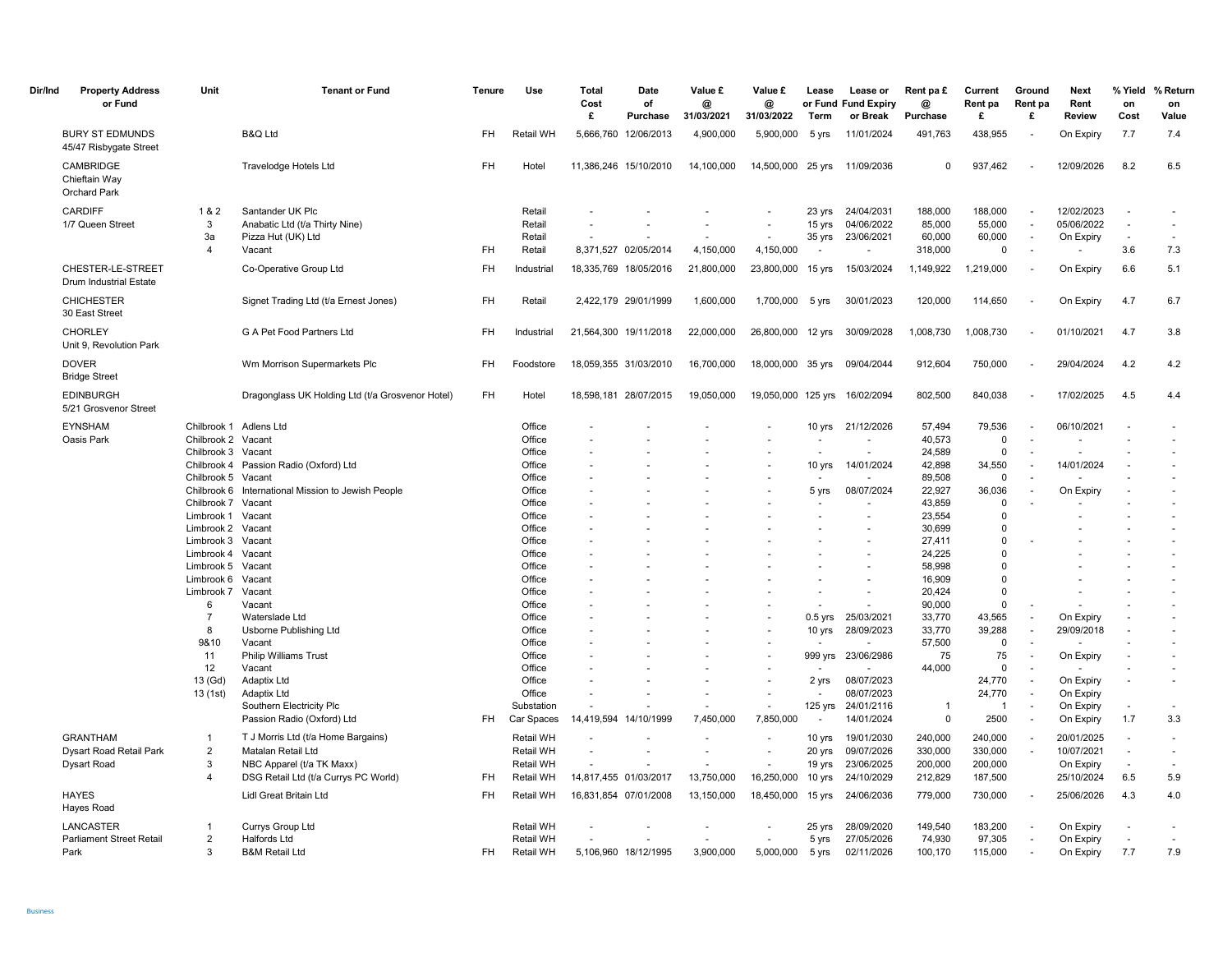| Dir/Ind | <b>Property Address</b><br>or Fund | Unit                 | <b>Tenant or Fund</b>                             | Tenure    | Use        | Total<br>Cost<br>£    | Date<br>of<br>Purchase | Value £<br>@<br>31/03/2021 | Value £<br>@<br>31/03/2022 | Lease<br>Term | Lease or<br>or Fund Fund Expiry<br>or Break | Rent pa £<br>@<br>Purchase | Current<br>Rent pa<br>£ | Ground<br>Rent pa<br>£   | <b>Next</b><br>Rent<br>Review | % Yield<br>on<br>Cost    | % Return<br>on<br>Value |
|---------|------------------------------------|----------------------|---------------------------------------------------|-----------|------------|-----------------------|------------------------|----------------------------|----------------------------|---------------|---------------------------------------------|----------------------------|-------------------------|--------------------------|-------------------------------|--------------------------|-------------------------|
|         | LEEDS                              | Α                    | Vacant                                            |           | Retail WH  |                       |                        |                            |                            |               |                                             | 195,000                    | $\mathbf 0$             |                          |                               |                          |                         |
|         | Killingbeck Retail Park            | B                    | <b>B&amp;M Retail Ltd</b>                         |           | Retail WH  |                       |                        |                            |                            | 10 yrs        | 14/07/2023                                  | 195,700                    | 200,000                 | ÷,                       | On Expiry                     | ٠                        |                         |
|         | <b>Killingbeck Drive</b>           | C                    | <b>B&amp;Q Ltd</b>                                |           | Retail WH  |                       |                        |                            |                            | 10 yrs        | 27/07/2027                                  | 197,340                    | 202,400                 | $\sim$                   | 28/07/2022                    | ÷.                       |                         |
|         | York Road                          | D                    | <b>B&amp;Q Ltd</b>                                | <b>FH</b> | Retail WH  |                       | 20,201,334 06/06/2008  | 12,650,000                 | 13,700,000                 | 10 yrs        | 27/07/2027                                  | 604,750                    | 604,750                 | $\sim$                   | 28/07/2022                    | 5.0                      | 7.4                     |
|         | LEEDS                              | 20                   | Cooper Bros Business Group Ltd (t/a Vintage Bros) |           | Retail     |                       |                        |                            |                            | TaW           |                                             | 91,250                     | 35,880                  | ÷.                       | On Expiry                     | ÷,                       |                         |
|         | 20/26 King Edward Street           | 22                   | Airwair International Ltd (t/a Dr Martens)        |           | Retail     | ÷.                    |                        |                            |                            | 10 yrs        | 22/07/2024                                  | 95,000                     | 70,000                  | $\overline{\phantom{a}}$ | On Expiry                     | ÷.                       |                         |
|         | & 49/51 Vicar Lane                 | 24                   | VF Northern Europe Services Ltd (t/a Vans)        |           | Retail     |                       |                        |                            |                            | 15 yrs        | 03/10/2023                                  | 105,000                    | 75,000                  | $\sim$                   | On Expiry                     | ÷.                       |                         |
|         |                                    | 26                   | JD Sports Fashion Plc (t/a The Hip Store)         |           | Retail     |                       | 6,561,408 25/10/2012   | 3,550,000                  | 3,400,000                  | 20 yrs        | 24/03/2026                                  | 158,500                    | 115,000                 | $\sim$                   | On Expiry                     | 4.5                      | 8.7                     |
|         | <b>LONDON EC2</b>                  | B                    | Vacant                                            |           | Store      |                       |                        |                            |                            |               |                                             | 3,210                      | $\mathbf 0$             | ÷,                       | On Expiry                     |                          |                         |
|         | 11 Old Jewry                       | B, LG, G             | Goodman City Ltd                                  |           | Restaurant |                       |                        |                            |                            |               | 21.5 yrs 31/01/2032                         | 162,500                    | 162,500                 | ÷,                       |                               |                          |                         |
|         |                                    | LG, G                | Bank of China (UK) Ltd                            |           | Bank       |                       |                        |                            |                            | 20 yrs        | 31/01/2032                                  | 185,000                    | 246,000                 |                          | 24/01/2022                    |                          |                         |
|         |                                    | 1st $(E)$ , B        | Tom James International                           |           | Office     |                       |                        |                            |                            | 5 yrs         | 22/01/2026                                  | 196,000                    | 129,160                 |                          | On Expiry                     |                          |                         |
|         |                                    | 1st (W), B           | Vacant                                            |           | Office     |                       |                        |                            |                            |               |                                             | 121.974                    | $\Omega$                |                          |                               |                          |                         |
|         |                                    | 2nd(S)               | John Graham Construction                          |           | Office     |                       |                        |                            |                            | 10 yrs        | 11/01/2024                                  | 227,469                    | 227,469                 | ä,                       | 11/01/2021                    |                          |                         |
|         |                                    | 2nd(N)               | Saville Notaries LLP                              |           | Office     |                       |                        |                            |                            | 11 years      | 21/06/2027                                  | 214,095                    | 173,315                 | ÷,                       | 22/06/2026                    |                          |                         |
|         |                                    | 3rd                  | Milliman LLP (Surety Milliman Inc)                |           | Office     |                       |                        |                            |                            | 12 yrs        | 26/10/2024                                  | 342,085                    | 349,000                 | ÷.                       | 27/10/2024                    |                          |                         |
|         |                                    | 4th                  | Vacant                                            |           | Office     |                       |                        |                            |                            |               |                                             | 323,638                    | $\mathbf 0$             | ÷.                       | On Expiry                     |                          |                         |
|         |                                    | 5th                  | Vacant                                            |           | Office     |                       |                        |                            |                            |               |                                             | 265,625                    | 0                       | ÷,                       |                               |                          |                         |
|         |                                    | 6th(S)               | <b>Bedell Cristin Offices Ltd</b>                 |           | Office     |                       |                        |                            |                            | 10 yrs        | 21/12/2026                                  | $\Omega$                   | 114,383                 | $\sim$                   | On Expiry                     |                          |                         |
|         |                                    | 6th (N), B           | <b>Transfer Connex Ltd</b>                        |           | Office     |                       |                        |                            |                            | 5 yrs         | 03/02/2025                                  | 115,367                    | 100,280                 |                          | On Expiry                     |                          |                         |
|         |                                    | 7th(S)               | Masento Group                                     |           | Office     |                       |                        |                            |                            | 3 yrs         | 24/06/2023                                  | 66.340                     | 57,780                  | $\omega$                 | On Expiry                     |                          |                         |
|         |                                    | 7th (N), B           | Laven (Tech) Ltd                                  |           | Office     |                       |                        |                            |                            | 5 yrs         | 18/05/2022                                  | 81,515                     | 101,674                 | $\tilde{\phantom{a}}$    | On Expiry                     | ä,                       |                         |
|         |                                    | 8th(S)               | Pramex International Ltd                          |           | Office     |                       |                        |                            |                            | 15 yrs        | 09/03/2025                                  | 53,848                     | 53,848                  | $\blacksquare$           | 10/03/2020                    | $\overline{\phantom{a}}$ |                         |
|         |                                    | 8th (N)              | Milliman LLP (Surety Milliman Inc)                | LH        | Office     | 15,806,519            | 01/08/2016             | 16,200,000                 | 15,350,000                 | 12 yrs        | 26/10/2024                                  | 80,189                     | 73,000                  | J.                       | 27/10/2024                    | 11.3                     | 11.7                    |
|         | <b>LONDON SW1</b>                  | 5th                  | Vacant (Under Development)                        |           | Office     |                       |                        |                            |                            |               |                                             | 117,500                    | 0                       |                          |                               |                          |                         |
|         | <b>Burwood House</b>               | 4th                  | Vacant (Under Development)                        |           | Office     |                       |                        |                            |                            |               |                                             | 135,375                    | $\Omega$                |                          |                               |                          |                         |
|         | 14/24 Caxton Street                | 3rd                  | Vacant (Under Development)                        |           | Office     |                       |                        |                            |                            |               |                                             | 166,760                    | $\Omega$                |                          |                               |                          |                         |
|         |                                    | 2 <sub>nd</sub>      | William Sturges & Co                              |           | Office     |                       |                        |                            |                            | 5 yrs         | 28/09/2023                                  | 166,485                    | 219,540                 | J.                       | On Expiry                     |                          |                         |
|         |                                    | 1st                  | <b>BAE Systems Plc</b>                            |           | Office     |                       |                        |                            |                            | 15 yrs        | 24/03/2023                                  | 152,000                    | 188.786                 | ÷,                       | On Expiry                     |                          |                         |
|         |                                    | Gd                   | <b>BAE Systems Plc</b>                            |           | Office     |                       |                        |                            |                            | 10 yrs        | 24/03/2023                                  | 38,118                     | 41,213                  | $\omega$                 | On Expiry                     |                          |                         |
|         |                                    | Gd                   | <b>BAE Systems Plc</b>                            |           | Office     |                       |                        |                            |                            | $2.5$ yrs     | 24/03/2023                                  | 49,665                     | 49,095                  | $\mathbf{r}$             | On Expiry                     |                          |                         |
|         |                                    | Gd                   | Pret a Manger (Europe) Ltd                        |           | Retail     |                       |                        |                            |                            | 15 yrs        | 02/09/2027                                  | 46,000                     | 82,000                  | $\sim$                   | 03/09/2022                    |                          |                         |
|         |                                    | Gd                   | William Sturges & Co                              |           | Office     |                       |                        |                            |                            | 5 yrs         | 28/09/2023                                  | 7,345                      | 9,900                   | $\omega$                 | On Expiry                     | $\ddot{\phantom{1}}$     |                         |
|         |                                    | Gd                   | Starbucks Coffee Company (UK) Ltd                 |           | Retail     |                       |                        |                            |                            | 10 yrs        | 15/12/2027                                  | 45,000                     | 63,500                  | $\omega$                 | 16/12/2022                    |                          |                         |
|         |                                    | Gd                   | London Underground Ltd                            |           | Pt Garage  |                       |                        |                            |                            | 20 yrs        | 28/09/2025                                  | 15,000                     | 15,000                  | $\omega$                 | 29/09/2020                    |                          |                         |
|         |                                    | Gd                   | London Underground Ltd                            |           | Pt Garage  |                       |                        |                            |                            | 98 yrs        | 17/10/2025                                  | 463                        | 463                     | J.                       | On Expiry                     |                          |                         |
|         |                                    | Gd                   | Car spaces                                        | FH/LH     | Parking    | 16,178,626            | 16/05/2011             | 23,000,000                 | 23,000,000                 |               |                                             | 17,499                     | 5,000                   | 14,809                   | On Expiry                     | 4.1                      | 2.9                     |
|         | <b>LONDON W1</b>                   | 47/48 4th/6th Vacant |                                                   |           | Office     |                       |                        |                            |                            |               |                                             | 216,529                    | $\mathsf 0$             |                          |                               |                          |                         |
|         | 47/48 Berners Street &             |                      | 47/48 3rd El Capital LLP                          |           | Office     |                       |                        |                            |                            | 10 yrs        | 08/01/2025                                  | 92,820                     | 92,820                  | ÷,                       | On Expiry                     |                          |                         |
|         | 11 Wells Mews                      | 47/48 1st/2nd Vacant |                                                   |           | Office     |                       |                        |                            |                            |               |                                             | 188,457                    | $\mathbf 0$             | ÷,                       |                               |                          |                         |
|         |                                    |                      | 47/48 Gd/LG Fashion Box UK Ltd                    |           | Showroom   |                       |                        |                            |                            | 10 yrs        | 31/12/2023                                  | 231,500                    | 231,500                 | $\blacksquare$           | 18/04/2023                    |                          |                         |
|         |                                    | 11 4th               | Eccles Fisher Associates Ltd                      |           | Office     |                       |                        |                            |                            | 10 yrs        | 30/01/2022                                  | 20,000                     | 20,000                  | $\sim$                   | On Expiry                     |                          |                         |
|         |                                    | 11 3rd               | Vacant                                            |           | Office     |                       |                        |                            |                            |               |                                             | 25,515                     | $\Omega$                | ÷,                       |                               |                          |                         |
|         |                                    | 11 2nd               | <b>TGR Retail Ltd</b>                             |           | Office     |                       |                        |                            |                            | 5 yrs         | 12/07/2021                                  | 35,000                     | 35,000                  | $\sim$                   | On Expiry                     | $\overline{\phantom{a}}$ |                         |
|         |                                    | 11 1st               | Maslows UK Services Ltd                           |           | Office     | 10,471,883            | 15/01/2020             | 8,850,000                  | 8,750,000                  | 5 yrs         | 01/11/2020                                  | 31,000                     | 31,000                  | 600                      | On Expiry                     | 3.9                      | 4.7                     |
|         | <b>LONDON WC1</b>                  | 5th                  | London Upper Woburn Place Centre Ltd (t/a Regus)  |           | Office     |                       |                        |                            | ÷,                         | 9.33 yrs      | 18/11/2027                                  | 88,125                     | 115,132                 | $\omega$                 | 19/11/2022                    |                          |                         |
|         | 16 Upper Woburn Place              | 3rd & 4th            | London Upper Woburn Place Centre Ltd (t/a Regus)  |           | Office     |                       |                        |                            |                            | 10 yrs        | 18/11/2027                                  | 224,238                    | 640.303                 | $\sim$                   | 19/11/2023                    |                          |                         |
|         |                                    | 2nd                  | London Upper Woburn Place Centre Ltd (t/a Regus)  |           | Office     |                       |                        |                            |                            | 8.33 yrs      | 18/11/2027                                  | 205,840                    | 344,810                 | $\omega$                 | 19/11/2023                    |                          |                         |
|         |                                    | 1st                  | London Upper Woburn Place Centre Ltd (t/a Regus)  |           | Office     |                       |                        |                            |                            | 10 yrs        | 18/11/2027                                  | 213,745                    | 396,462                 | $\omega$                 | 19/11/2022                    |                          |                         |
|         |                                    | Gd (Pt)              | London Upper Woburn Place Centre Ltd (t/a Regus)  |           | Office     |                       |                        |                            |                            | 10 yrs        | 18/11/2027                                  | 93,000                     | 152,000                 | ä,                       | 19/11/2022                    |                          |                         |
|         |                                    | Gd (Pt)              | London Upper Woburn Place Centre Ltd (t/a Regus)  |           | Office     |                       |                        |                            |                            | 10 yrs        | 18/11/2027                                  | $\Omega$                   | 22,075                  | $\sim$                   | 19/11/2022                    |                          |                         |
|         |                                    | Gd & LG              | Prezzo Trading Ltd                                |           | Restaurant |                       |                        |                            |                            | 20 yrs        | 18/11/2027                                  | 87,500                     | 142,000                 | $\omega$                 | 05/01/2024                    | ÷.                       |                         |
|         |                                    | LG                   | Barry's Bootcamp Ltd                              |           | Gym        |                       |                        |                            |                            | 25 yrs        | 18/11/2027                                  | 75,460                     | 98,116                  | $\blacksquare$           | 23/07/2023                    | $\ddot{\phantom{1}}$     |                         |
|         |                                    | В                    | EDF Energy Networks (LPN) Plc                     |           | Substation | 19,770,540 12/08/2011 |                        | 35,900,000                 | 36,200,000                 | 99 yrs        | 03/03/2106                                  | $\Omega$                   | $\Omega$                |                          |                               | 9.7                      | 5.3                     |
|         | <b>LONDON WC2</b>                  | 4th                  | Directors UK Ltd                                  |           | Office     |                       |                        |                            |                            | 10 yrs        | 28/07/2026                                  | 76,335                     | 208,125                 |                          | On Expiry                     |                          |                         |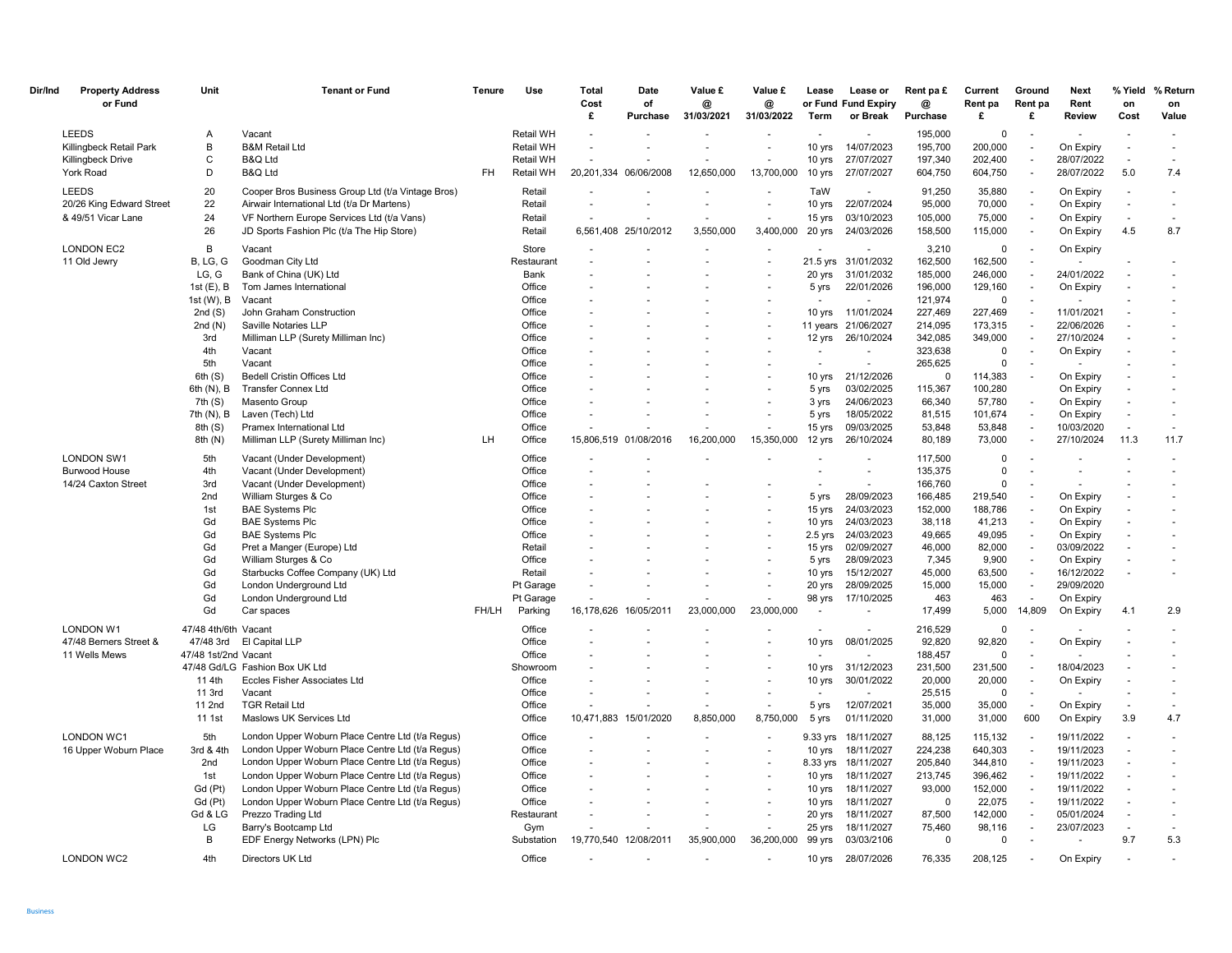| Dir/Ind | <b>Property Address</b><br>or Fund                                 | Unit         | <b>Tenant or Fund</b>                                          | Tenure    | Use                      | Total<br>Cost<br>£    | Date<br>of<br>Purchase | Value £<br>@<br>31/03/2021 | Value £<br>@<br>31/03/2022 | Lease<br>Term      | Lease or<br>or Fund Fund Expiry<br>or Break | Rent pa £<br>@<br>Purchase | Current<br>Rent pa<br>£ | Ground<br>Rent pa<br>£   | <b>Next</b><br>Rent<br><b>Review</b> | % Yield<br>on<br>Cost    | % Return<br>on<br>Value |
|---------|--------------------------------------------------------------------|--------------|----------------------------------------------------------------|-----------|--------------------------|-----------------------|------------------------|----------------------------|----------------------------|--------------------|---------------------------------------------|----------------------------|-------------------------|--------------------------|--------------------------------------|--------------------------|-------------------------|
|         | 22 Stukeley Street                                                 | 3rd          | Vacant                                                         |           | Office                   |                       |                        |                            |                            |                    |                                             | 42,073                     | $\Omega$                | ä,                       |                                      |                          |                         |
|         |                                                                    | 3rd          | AIG Edenspiekermann Ltd                                        |           | Office                   |                       |                        |                            |                            | 10 yrs             | 19/03/2025                                  | 50,827                     | 119,493                 | ÷,                       | 20/03/2020                           |                          |                         |
|         |                                                                    | 2nd          | <b>Trentnet Ltd</b>                                            |           | Office                   |                       |                        |                            |                            | 5 yrs              | 22/03/2021                                  | 83,250                     | 222,800                 | ä,                       | On Expiry                            |                          |                         |
|         |                                                                    | 1st          | Prospectus Ltd                                                 |           | Office                   | ÷.                    |                        |                            |                            | 3 yrs              | 22/11/2023                                  | 85,360                     | 192,705                 | ä,                       | On Expiry                            | $\sim$                   |                         |
|         |                                                                    | Gd & LG      | Vacant                                                         |           | Office                   |                       |                        |                            |                            |                    |                                             | 80,765                     | $\mathsf 0$             | ä,                       |                                      |                          |                         |
|         |                                                                    | Gd & LG      | Vacant                                                         | <b>FH</b> | Office                   | 8,988,216             | 16/12/1998             | 22,750,000                 | 23,340,000                 | $\overline{a}$     |                                             | 49,200                     | $\mathbf 0$             | ä,                       |                                      | 8.3                      | 3.2                     |
|         | <b>MANCHESTER</b>                                                  | 29           | Hancocks Jewellers Ltd                                         |           | Retail                   |                       |                        |                            |                            | 10 yrs             | 01/06/2022                                  | 120,000                    | 70,000                  | $\sim$                   | 02/06/2022                           | ÷.                       |                         |
|         | Old Exchange Buildings,                                            | 31           | The Broque Trader Ltd (t/a Loake Shoemakers)                   |           | Retail                   |                       |                        |                            |                            | 10 yrs             | 02/09/2028                                  | 106,000                    | 60,000                  | $\sim$                   | 03/09/2023                           |                          |                         |
|         | 29/31 King Street                                                  | $1/2$ St A   | <b>Framed Opticians Ltd</b>                                    |           | Retail                   |                       |                        |                            |                            | 10 yrs             | 24/06/2024                                  | 62,500                     | 57,500                  | $\blacksquare$           | 25/06/2024                           |                          |                         |
|         |                                                                    | 3/4 St A     | Vacant                                                         |           | Retail                   |                       |                        |                            |                            |                    |                                             | 60,000                     | $\Omega$                | ÷.                       |                                      |                          |                         |
|         |                                                                    | 1st          | Lucinda Ellery Ltd                                             |           | Retail                   |                       |                        |                            |                            | 5 yrs              | 02/02/2022                                  | 17,648                     | 22,500                  | $\overline{\phantom{a}}$ | On Expiry                            |                          |                         |
|         |                                                                    | 2nd          | Vacant                                                         |           | Office                   |                       |                        |                            |                            |                    |                                             | $\Omega$                   | $\Omega$                |                          |                                      |                          |                         |
|         |                                                                    | 3rd & Pt 4th | Vacant                                                         |           | Office                   |                       |                        |                            |                            | 5 yrs              |                                             | 29,377                     | 0                       |                          |                                      |                          |                         |
|         |                                                                    | Pt 4th       | Denton Corker Marshall                                         |           | Office                   |                       | 6,591,908 11/08/2014   | 3,650,000                  | 3,650,000                  | 5 yrs              | 08/02/2020                                  | $\Omega$                   | 10,955                  |                          |                                      | 3.4                      | 6.1                     |
|         | <b>NOTTINGHAM</b><br><b>NCP Nottingham City</b><br>73 Mount Street |              | National Car Parks Ltd                                         |           | Car Park                 | 23,738,525 19/07/2018 |                        | 16,900,000                 |                            |                    | 16,100,000 34.9 yrs 21/05/2037              | 996,200                    | 1,061,885               |                          | 29/06/2021                           | 4.5                      | 6.6                     |
|         | <b>ROMFORD</b><br>26/30 South Street                               |              | <b>Halifax Plc</b>                                             | <b>FH</b> | Retail                   |                       | 2,146,455 11/09/1998   | 2,450,000                  | 2,600,000 25 yrs           |                    | 23/06/2030                                  | 135,000                    | 183,500                 |                          | 24/06/2020                           | 8.5                      | 7.1                     |
|         | SOUTHAMPTON                                                        |              | Cornerstone Telecoms Infrastructure Ltd                        |           | <b>Phone Mast</b>        |                       |                        |                            |                            | 10 yrs             | 12/10/2026                                  | $\Omega$                   | 5,750                   | ÷,                       | 13/10/2019                           |                          |                         |
|         | <b>Centurion Park</b>                                              | Α            | Sulzer Electro Mechanical Services (UK) Ltd                    |           | Industrial               |                       |                        |                            |                            | 5 yrs              | 24/03/2022                                  | 104,000                    | 131,617                 | $\overline{\phantom{a}}$ | On Expiry                            | ä,                       |                         |
|         | <b>Bitterne Road</b>                                               | В            | Nottingham Rehab Ltd                                           |           | Industrial               |                       |                        |                            |                            | 7 yrs              | 31/07/2025                                  | 67,750                     | 93,000                  | $\sim$                   | 01/08/2025                           |                          |                         |
|         |                                                                    | C            | Vacant                                                         |           | Industrial               |                       |                        |                            |                            |                    |                                             | 68,780                     | $\Omega$                |                          |                                      |                          |                         |
|         |                                                                    | D            | Total Asia Food (Bristol) Ltd                                  |           | Industrial               |                       |                        |                            |                            | 10 yrs             | 17/01/2032                                  | 61,450                     | 114,038                 | $\blacksquare$           | 17/01/2027                           |                          |                         |
|         |                                                                    | E            | Vauxhall Trade Parts Ltd                                       |           | Industrial               |                       |                        |                            |                            | 5 yrs              | 12/03/2023                                  | 30,000                     | 42.500                  | ä,                       | On Expiry                            |                          |                         |
|         |                                                                    | F            | Bufab (UK) Ltd                                                 |           | Industrial               |                       |                        |                            |                            | 3 yrs              | 31/12/2024                                  | 33,000                     | 43,899                  | $\sim$                   | On Expiry                            |                          |                         |
|         |                                                                    | G            | TLC (Southern) Ltd                                             |           | Industrial               |                       |                        |                            |                            | 10 yrs             | 19/12/2022                                  | 29,750                     | 41,780                  | $\blacksquare$           | On Expiry                            |                          |                         |
|         |                                                                    | н<br>J       | <b>Toolstation Ltd</b><br>He-Man Dual Controls Ltd             |           | Industrial               |                       |                        |                            |                            | 5 yrs              | 17/12/2023<br>24/10/2028                    | 30,000<br>65,640           | 45,862<br>100,000       | ä,<br>ä,                 | On Expiry<br>25/10/2023              |                          |                         |
|         |                                                                    | Κ            | <b>CJR Propulsion Ltd</b>                                      |           | Industrial<br>Industrial |                       |                        |                            |                            | 10 yrs<br>10 yrs   | 26/11/2027                                  | 49,000                     | 66,424                  | $\sim$                   | 27/11/2022                           |                          |                         |
|         |                                                                    |              | <b>CJR Propulsion Ltd</b>                                      |           | Industrial               |                       |                        |                            |                            | 10 yrs             | 26/11/2027                                  | 60,000                     | 69,015                  | $\mathbf{r}$             | 27/11/2022                           |                          |                         |
|         |                                                                    | M (Land)     |                                                                |           | Industrial               |                       |                        |                            |                            |                    |                                             | $\Omega$                   | $\Omega$                |                          |                                      |                          |                         |
|         |                                                                    | P            | The Post Office                                                |           | Industrial               | ÷.                    |                        |                            |                            | 20 yrs             | 05/02/2029                                  | 146,772                    | 145,850                 | ä,                       | 05/02/2024                           | ÷,                       |                         |
|         |                                                                    | $\mathsf{R}$ | Secretary of State for Transport                               |           | Industrial               |                       |                        |                            |                            | 3 yrs              | 31/01/2023                                  | 24,148                     | 55,600                  | ä,                       | On Expiry                            | ÷,                       |                         |
|         |                                                                    | S            | <b>Screwfix Direct Ltd</b>                                     | <b>FH</b> | Industrial               | 13,271,929            | 19/09/2000             | 15,900,000                 | 22,250,000                 | 10 yrs             | 26/09/2022                                  | 34,750                     | 47,084                  |                          | 27/09/2022                           | 7.6                      | 4.5                     |
|         | STOKE ON TRENT                                                     |              | Hadleigh Industrial Estates Ltd                                | <b>FH</b> | Industrial               | 25,704,500 25/08/2021 |                        |                            | 26,350,000                 | 99 yrs             | 16/10/2059                                  | 918,500                    | 918,500                 |                          |                                      | 3.6                      | 3.5                     |
|         | <b>Hadleigh Park</b>                                               |              |                                                                |           |                          |                       |                        |                            |                            |                    |                                             |                            |                         |                          |                                      | $\sim$                   | $\sim$                  |
|         | <b>Blythe Bridge</b>                                               |              |                                                                |           |                          |                       |                        |                            |                            |                    |                                             | $\sim$                     |                         |                          |                                      |                          |                         |
|         |                                                                    |              |                                                                |           |                          |                       |                        |                            |                            |                    |                                             |                            |                         |                          |                                      |                          |                         |
|         | <b>SWINDON</b>                                                     | 22 & 23      | UK Storage Company (SW) Ltd                                    |           | Industrial               |                       |                        |                            |                            | 25 vrs             | 21/09/2025                                  | 121,000                    | 145,404                 | ÷.                       | 22/09/2025                           | ÷,                       |                         |
|         | Westmead Industrial<br>Estate, Units 22/25 &                       | 24<br>25     | Network Rail Infrastructure Ltd<br>West Swindon Parish Council |           | Industrial<br>Industrial |                       |                        |                            |                            | 10 yrs             | 19/01/2026<br>21/02/2026                    | 63,500                     | 91,589<br>55,920        | $\mathbf{r}$             | 20/01/2026                           | ä,                       |                         |
|         | Unit R, Westmead Drive                                             | R.           | PI Crouch, MA Clarke, PA Hopkins,                              | <b>FH</b> | Industrial               |                       | 4,651,783 15/12/1999   | 5,100,000                  | 7,500,000                  | 5 yrs<br>$125$ yrs | 31/01/2114                                  | 40,640<br>26,600           | 27,265                  | $\overline{\phantom{a}}$ | On Expiry<br>01/02/2024              | 6.9                      | 4.3                     |
|         |                                                                    |              | & Hornbuckle Medical Trustees Ltd                              |           |                          |                       |                        |                            |                            |                    |                                             |                            |                         |                          |                                      |                          |                         |
|         | <b>TRURO</b>                                                       | 11 & 12      | Waterstones Booksellers Ltd                                    |           | Retail                   |                       |                        |                            |                            | 10 yrs             | 25/12/2026                                  | 269,950                    | 230,000                 | $\blacksquare$           | 25/12/2021                           | ÷,                       |                         |
|         | 11/15 Boscawen Street                                              | 13           | Superdrug Stores Plc                                           |           | Retail                   |                       |                        |                            |                            | 25 yrs             | 24/12/2022                                  | 154,000                    | 154,000                 | $\sim$                   | On Expiry                            | $\overline{\phantom{a}}$ |                         |
|         |                                                                    | 14 & 15      | The White Company (UK) Ltd                                     | <b>FH</b> | Retail                   |                       | 8,427,238 11/11/1992   | 4,500,000                  | 4,300,000                  | 10 yrs             | 26/08/2023                                  | 97,500                     | 140,000                 | $\blacksquare$           | On Expiry                            | 6.2                      | 12.2                    |
|         | <b>WARRINGTON</b><br><b>Calver Road</b><br><b>Winwick Quay</b>     |              | QAS Group Ltd                                                  | <b>FH</b> | Industrial               |                       | 2,654,601 24/03/1994   | 4,650,000                  | 6,000,000                  | 10 yrs             | 15/10/2031                                  | 160,000                    | 250,000                 |                          | 16/10/2026                           | 9.4                      | 4.2                     |
|         | WEYBRIDGE<br>29 Avro Way<br><b>Brooklands Business Park</b>        |              | Kite Glass Ltd                                                 | FH.       | Industrial               |                       | 3,376,249 20/12/1990   | 10,000,000                 | 14,700,000                 | 15 vrs             | 28/09/2028                                  | 275,000                    | 395,000                 |                          | 29/09/2023                           | 11.7                     | 2.7                     |
|         | <b>WOLVERHAMPTON</b>                                               | A            | J Banks & Co Ltd                                               |           | Industrial               |                       |                        |                            |                            |                    | 999 yrs 28/09/3010                          | $\mathbf 0$                | 0                       |                          | On Expiry                            |                          |                         |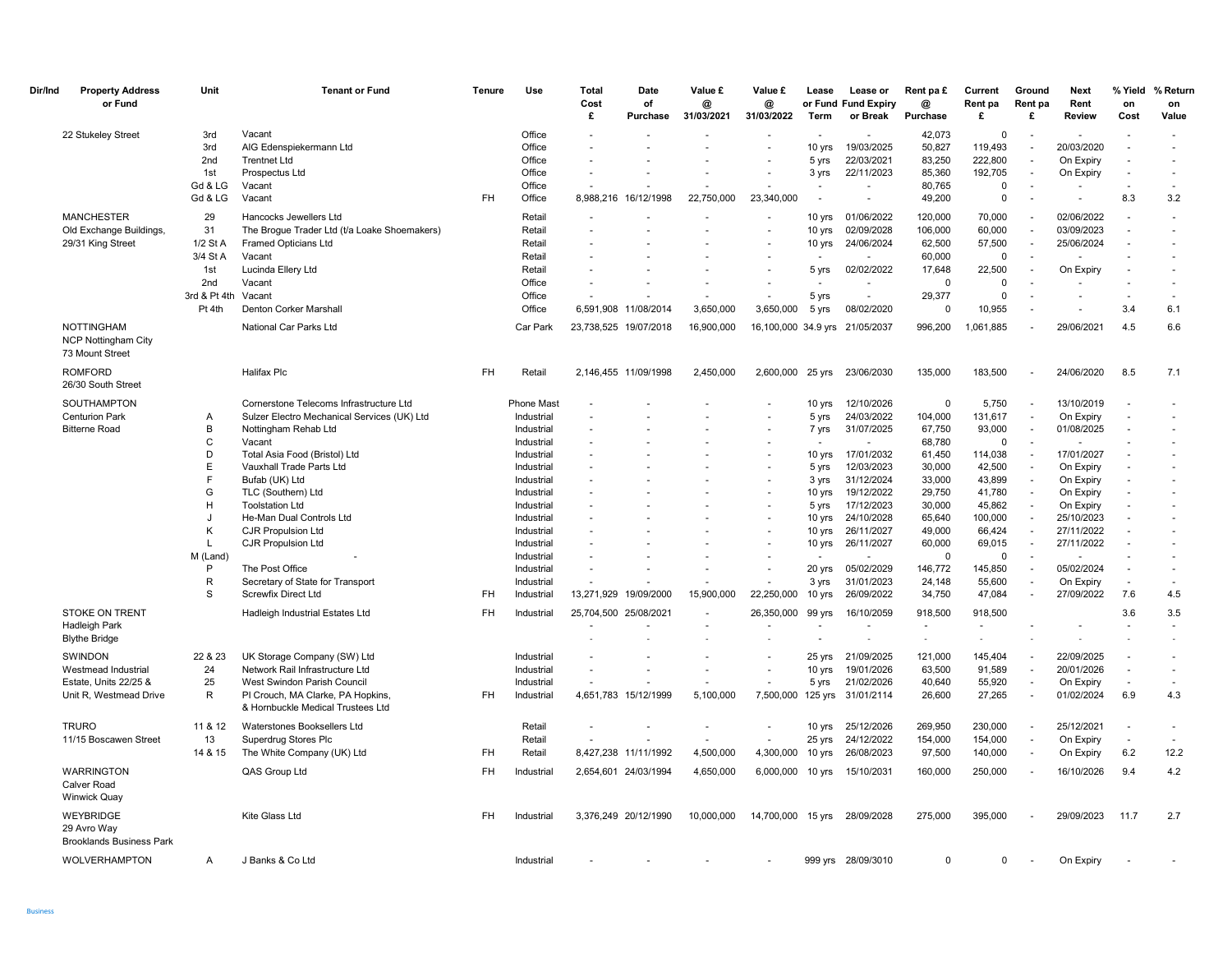| Dir/Ind | <b>Property Address</b><br>or Fund             | Unit                 | <b>Tenant or Fund</b>                          | Tenure    | Use                                    | Total<br>Cost<br>£               | Date<br>οf<br>Purchase | Value £<br>@<br>31/03/2021           | Value £<br>@<br>31/03/2022                  | Lease<br>Term   | Lease or<br>or Fund Fund Expiry<br>or Break | Rent pa £<br>@<br>Purchase                 | Current<br>Rent pa    | Ground<br>Rent pa                                           | Next<br>Rent<br>Review | % Yield<br>on<br>Cost                                       | % Return<br>on<br>Value |
|---------|------------------------------------------------|----------------------|------------------------------------------------|-----------|----------------------------------------|----------------------------------|------------------------|--------------------------------------|---------------------------------------------|-----------------|---------------------------------------------|--------------------------------------------|-----------------------|-------------------------------------------------------------|------------------------|-------------------------------------------------------------|-------------------------|
|         | Vernon Park,                                   | B<br>C<br>Land $(D)$ | DHL Supply Chain Ltd<br>Mann + Hummel (UK) Ltd | <b>FH</b> | Industrial<br>Industrial<br>Industrial | 8,530,984                        | 21/07/2000             | 11,200,000                           | $\overline{\phantom{a}}$<br>٠<br>14,250,000 | 5 vrs<br>12 yrs | 31/08/2022<br>12/06/2024                    | 154,680<br>294,490                         | 177,744<br>330,000    | $\overline{\phantom{a}}$<br>$\overline{\phantom{a}}$<br>. . | On Expiry<br>On Expiry | $\overline{\phantom{a}}$<br>$\overline{\phantom{a}}$<br>6.0 | 3.6                     |
|         | <b>Total: Direct Property</b>                  |                      |                                                |           |                                        | -----------------<br>422.008.993 |                        | -----------------<br>402.025.000     | -----------------<br>472.690.000            |                 |                                             | -----------------<br>23,552,423 23,540,970 | ---------------       |                                                             |                        | ----------<br>5.6                                           | -----------<br>5.0      |
| Ind     | Ashford Investor<br><b>Limited Partnership</b> |                      | LP owns the Ashford Designer Outlet Centre,    | LP        | Shopping<br>Centre                     |                                  | 19,243,685 23/05/2002  | 32,755,000                           | 34.852.000                                  |                 | 28/02/2032                                  | 514,312                                    | 0                     |                                                             | n/a                    | 0.0                                                         | 0.0                     |
|         | <b>Hearthstone Residential</b><br>Fund 1       |                      |                                                | LP        | Residential                            | 19,999,989                       |                        | 17,891,899                           | 19,131,977                                  |                 |                                             | 0                                          | 506,074               | $\sim$                                                      | n/a                    | 2.5                                                         | 2.6                     |
|         | Gresham House RESi                             |                      |                                                | LP        | Residential                            | 19,774,527                       |                        | $\Omega$                             | 20,323,042                                  |                 |                                             |                                            | $\Omega$              | $\overline{\phantom{a}}$                                    | n/a                    | 0.0                                                         | 0.0                     |
|         | <b>Total: Indirects</b>                        |                      |                                                |           |                                        | 59,018,201<br>2222222222         |                        | 50,646,899<br>=========== ========== | 74.307.019                                  |                 |                                             | 514.312                                    | 506.074               |                                                             |                        | 0.9<br>=======                                              | 0.7                     |
|         | <b>Total: Portfolio</b>                        |                      |                                                |           |                                        | 481,027,194                      |                        | 452,671,899                          | 546,997,019                                 |                 |                                             |                                            | 24,066,735 24,047,044 | 15,409                                                      |                        | 5.0                                                         | 4.4                     |